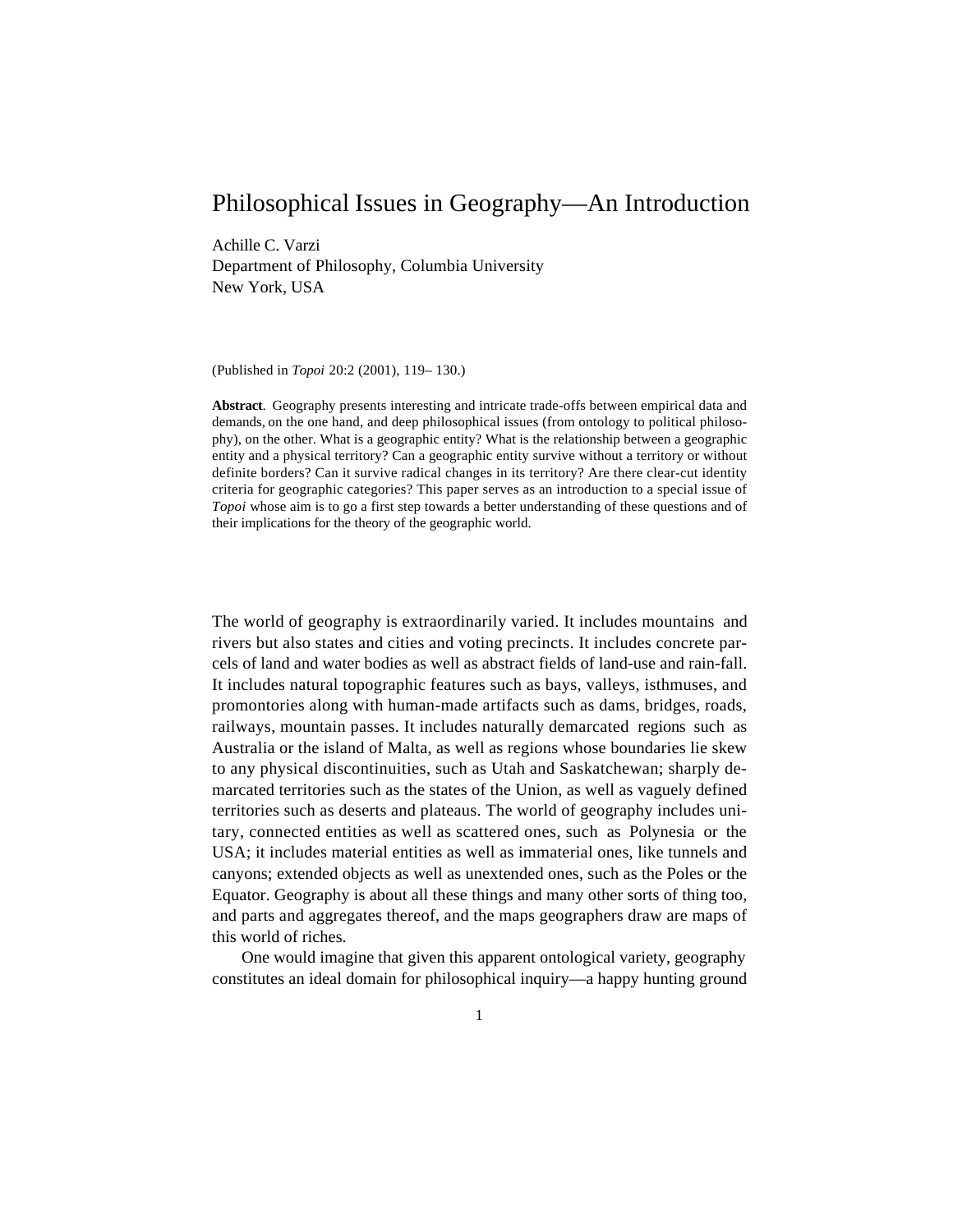for any philosopher willing to enrich her diet of examples and case studies. Indeed, not only is the world of geography categorially exuberant. Geography is also intimately involved in philosophically subtle distinctions such as, for instance, the discrimination between an entity and its spatial location (Italy is not just a boot-shaped territory) or the opposition between identity and spatio-temporal coincidence (the city of Hamburg and the state of Hamburg are two things in one place). As some like to say, in geography the 'what' and the 'where' are not assimilated. Yet they are deeply intertwined and this gives rise to a host of puzzles—as when we ask whether a state-nation can survive radical changes in its territory, or whether it can survive without a territory, or whether it can move, or split, or merge with other nations, or change parts. The world of geography is philosophically interesting precisely in that many geographic entities exist in spatial reality (in the world "out there") while also depending for their existence on our social and cognitive practices. Rather surprisingly, however, not much work has been devoted by philosophers to these matters. There has been some interest in geography-related issues in certain areas of social and political philosophy (and related fields such as environmental ethics) and there is today a Society for Philosophy and Geography whose aim is precisely to bring together in a more systematic fashion discussions between these two disciplines.<sup>1</sup> Yet such developments have been motivated especially by practical concerns with, say, the exploration of cultural geographies, the social construction of nature, the iconography of landscape, and the like. The general theoretical apparatus with which geographers describe the world, as well as its metaphysical underpinnings, are still virtually unexplored and much in need of clarification.

Of course, one can deny that geography deals with a world of its own at all. Mountains—one could argue—are just large mounds of soil and lakes large quantities of water, and no geo-political or administrative entities should be countenanced over and above the territories that they occupy, the people whom they involve, and the objects with which those people have to deal in their ordinary daily practices. Or one could argue that if such geo-political entities exist at all, they exist as dependent entities—as entities that supervene or depend ontologically on their territories and on the people and ordinary objects that inhabit them, and perhaps on the behavioral settings in which people and ordinary objects interact. The same would apply to all other sorts of entity with which geography seems to be committed, including vegetation fields, industrial zones, population densities, or the colorful objects and fields that are depicted for example on weather maps. These are obvious options which the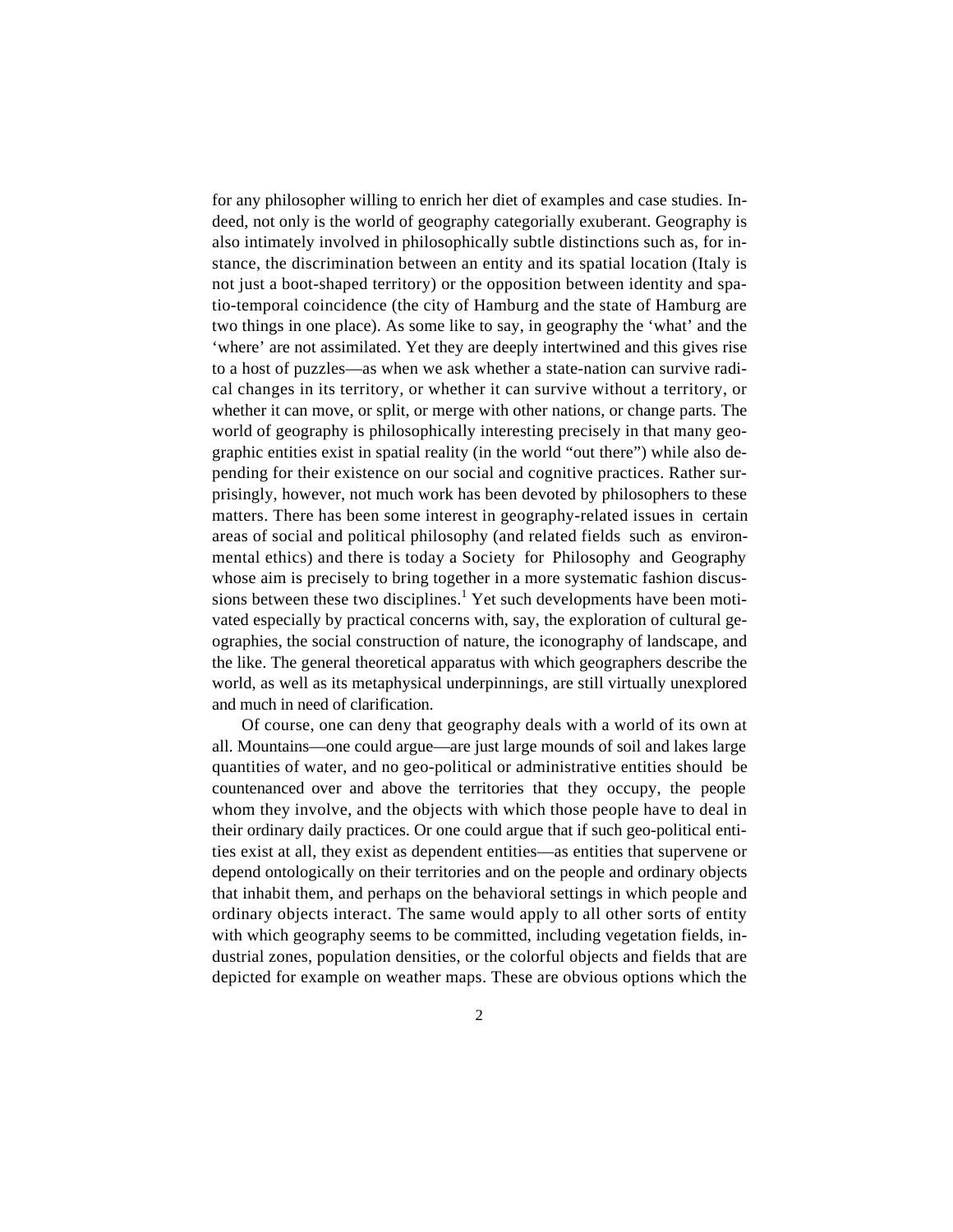philosopher of geography shares with any other philosopher engaged in the metaphysical investigation of the complex structures of the social world. But even if we take geography to lack a fundamental ontology of its own, the task remains of providing a precise characterization of the relevant reductionist analysis, or of the sort of supervenience that is involved in the geographic world. A lot can and should be said about the staggering metaphysical complexity of the overall picture.

The purpose of this issue of *Topoi* is to go some way in this direction. Some of the papers deal explicitly with questions of ontological categorization, in an effort to provide a better understanding of the way geographers articulate the reality with which they deal, while the other papers address questions arising specifically from the fact that geography is, above all, a theory of spatially extended structures. Thus, Barry Smith's 'Fiat Objects' and Amie Thomasson's 'Geographic Objects and the Science of Geography' address the first sort of question by dealing with the ways in which geographic objects and kinds may rightly be said to be mind-dependent, and with the consequences that these mind-dependencies have for the ontology as well as for the epistemology of geography. Consider for example the states of the so-called Northwest Ordinance, as they were brought into being by Thomas Jefferson's creative act. What sorts of entities are these, which can be created simply by drawing a few lines on a map? What are the forms and limits of such creativity? And if all geographic entities involve creative acts of some sort or other, is there any room for genuine geographic *discoveries*? These questions apply to the large-scale entities which we find depicted in ordinary maps and atlases but also to the smaller scale geographic world featured in a cadaster, to which Barry Smith and Leo Zaibert's 'The Metaphysics of Real Estate' is devoted. Here, too, the parceling of land into real estate is not simply a geometrical affair; it is crucial that people *believe* that the person who fenced off a plot of land is the one who actually owns it, so collective intentionality appears to be necessary to explain the difference between landed property and raw land. As for the second sort of question—the spatial (and spatiotemporal) structure of the geographic world—the complex set of representational tools of which geographers have availed themselves is extensively examined in Antony Galton's paper, 'Space, Time, and the Representation of Geographical Reality'. Here the options range from object-based and field-based representations to the mathematical opposition between continuous and discrete models to the related linguistic opposition between mass and count descriptions—as when we say that a certain region is "covered with forest" while another region has "three for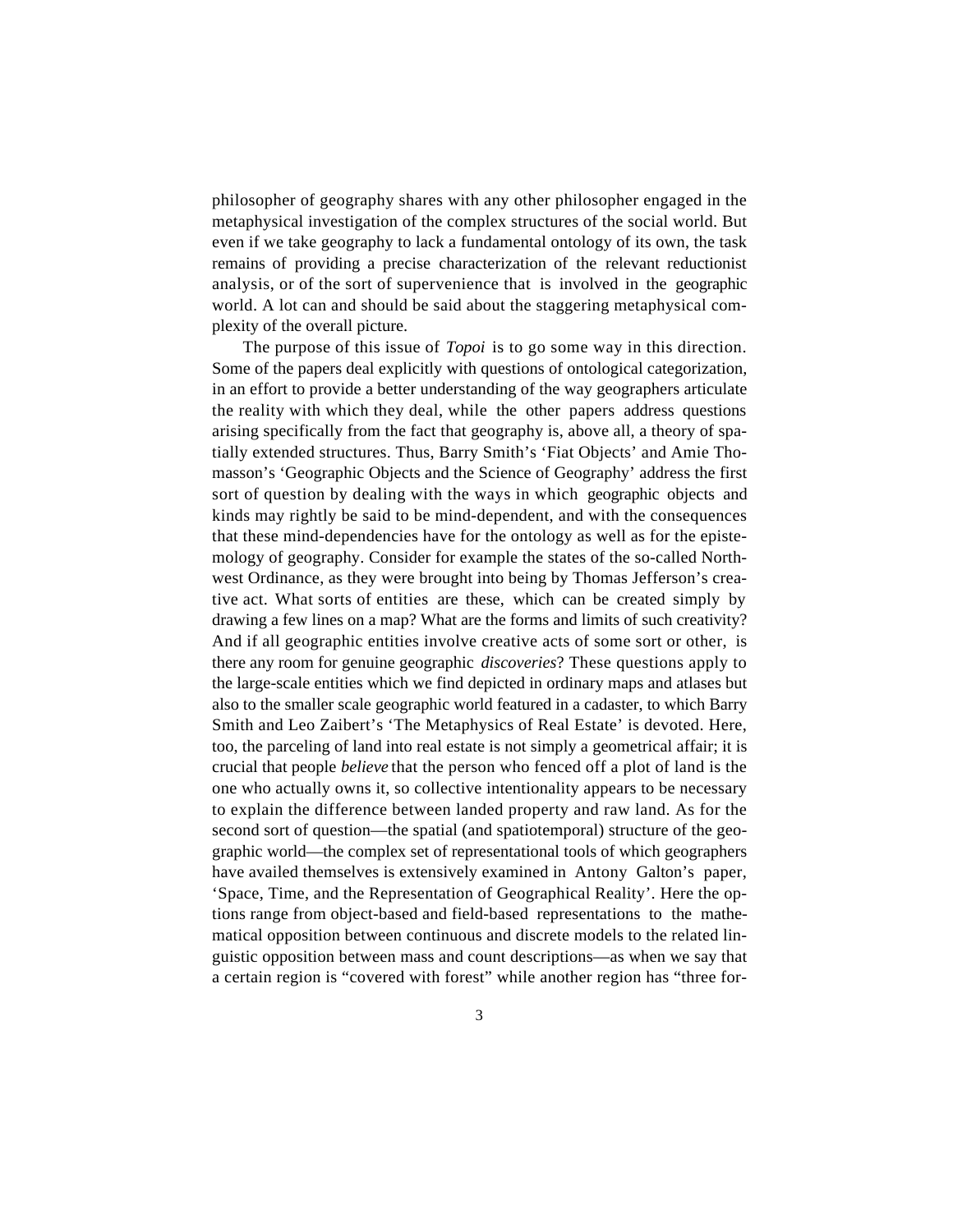ests". Some of these conceptual distinctions, in turn, may be affected by the phenomenon of vagueness, as when we try to specify exactly what it is that we are counting (or what it is that falls within the extension of a certain mass noun). This is the subject of Brandon Bennett's contribution, 'What Is a Forest?', while Roberto Casati's 'Cognitive Aspects of Gerrymandering' provides further material towards an assessment of the role that geometric properties at large appear to play in our ordinary conception of geographic entities. Finally, in 'Around the World' John Collins deals with a question that lies halfway between issues of vagueness and issues of geometric modeling. To fly non-stop around the world in a balloon was one of aviation's last great challenges—a challenge that survived even through the years of supersonic jet travelling. But what exactly constitutes a "circumnavigation" of the world? What sort of criteria should be used in settling the matter? And how did Bertrand Piccard and Brian Jones—the two balloonists who completed the first non-stop fly around the world on March 20, 1999—know that they had finally done it?

There is, of course, no pretence to completeness. But together these papers give an indicative picture of the wealth of philosophical material that hides behind the flat world of geographic maps. Let us see some more examples of how this can take us beyond the sort of issues that have thus far been considered in the philosophical literature devoted to geography-related matters.

## **The Mason-Dixon Puzzle**

Unlike most ordinary objects, geographic entities are very closely tied to the regions of space which they occupy, even if one insists that the tie falls short of identity. Ordinary objects can move or otherwise migrate from one location to another; geographic entities are normally stationary (or move at the rate of geological changes). This means that geographic entities inherit from space many of its attributes, such as geometric and morphological properties. Politicians and cartographers alike are well aware of this fact when they divide up the world according to the principles of tessellation geometry, or when they rely on the four-color conjecture (for example) in coloring their maps. Indeed, geography deals with a geometric style of representation that finds its roots in the mereological structure of the extended world. It deals with entities that may overlap or fail to overlap or have parts that overlap in various ways. But these entities do not only possess extended *parts*. They also possess *boundaries*, which contribute as much to their ontological make-up as the parts themselves and which are of primary salience when it comes to matters of geographic cate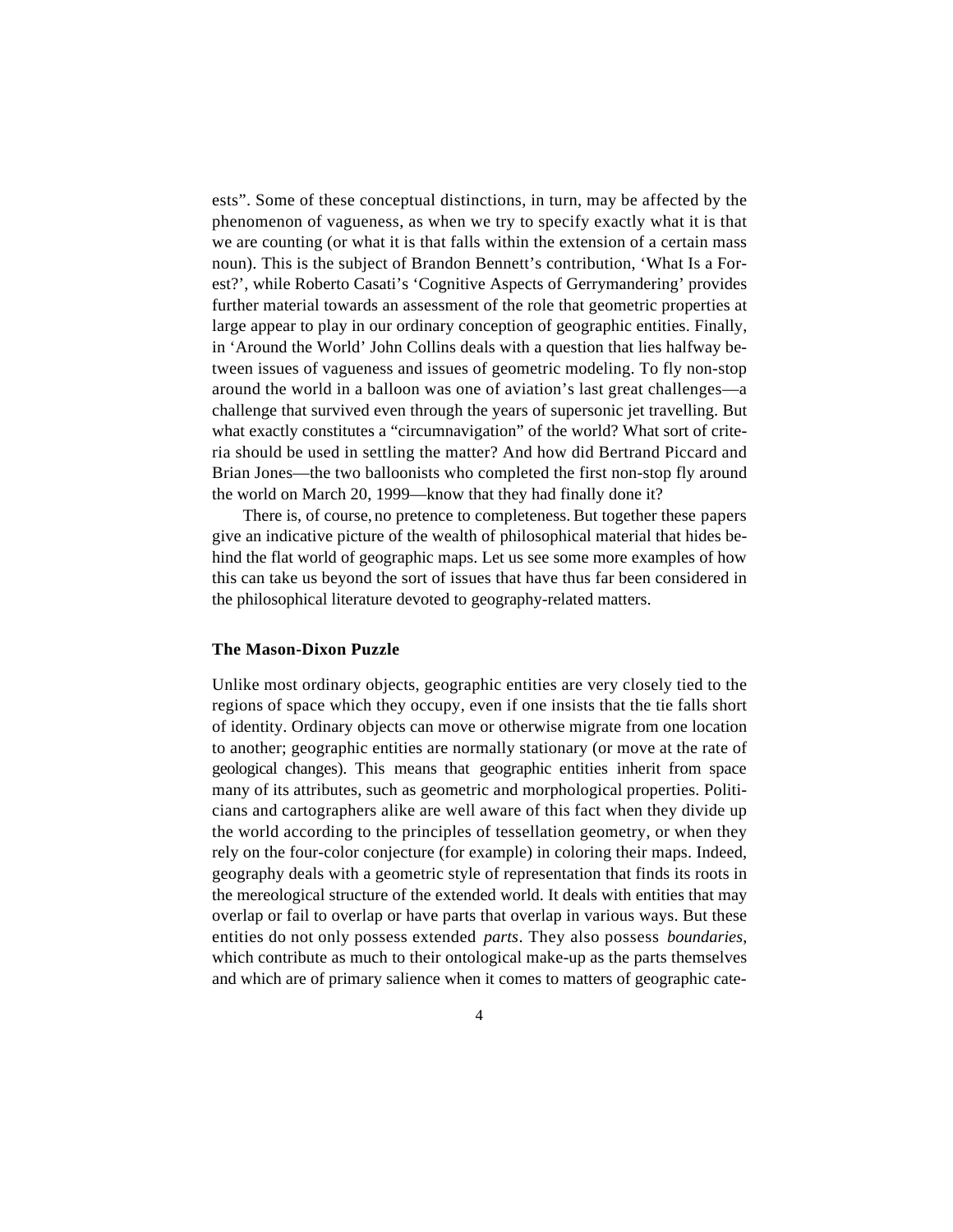gorization. Sometimes the exact location of a boundary may be unclear or controversial. Sometimes it is the identification of what a thing is that may affect the location of the relevant boundary. (The boundary of a given topographic feature may be located farther up or down the slope, for example, depending on whether the feature is identified as a marsh or as a lake.<sup>2</sup>) But there is no doubt that boundaries play a central role in the categorization and representation of geographic entities. An adequate account of the geographic world must, accordingly, involve a mereological theory of parts and wholes as well as a topological theory of boundaries.

Boundaries are also a source of troubles, though. Consider the Mason–Dixon line separating Maryland and Pennsylvania. Who owns it? Clearly it makes no sense to suppose that it belongs to one state rather than the other. But—equally clearly—we cannot say that the border is unowned: the States of the Union use up the whole territory—no boundaries can be left as thin lines *between* them. And we cannot say that the border belongs to both states, either: we are speaking of two adjacent states, so their territories cannot have any parts *in common*.

In this form, the puzzle is an instance of a broader problem that concerns the general concept of a boundary. As Leonardo put it in a memorable passage of his *Notebooks*: "What is it . . . that divides the atmosphere from the water?" Is there "a common boundary, which is neither air nor water but is without substance, because a body interposed between two bodies prevents their contact, and this does not happen in water with air"?<sup>3</sup> Or consider Peirce's worry about the line of demarcation between a black spot and a white background.<sup>4</sup> What color is it? Suppose we proceed along a path connecting the interior of the spot with the exterior. Clearly, given the density of the continuum, we do not pass through a last black point *x* and a first white point *y*; otherwise we should have to admit an infinite number of further points between *x* and *y* which would somehow be neither black nor white. Nor does it seem right to say that we pass through a boundary point that is both black and white. However, to acknowledge the existence of just one of *x* and *y* but not the other, as is dictated by the standard mathematical treatment of the continuum, would seem to amount to a peculiar privileging of one of the two regions over the other. It would introduce a peculiar, unjustified asymmetry between the two. And even if figure/ground considerations could be invoked to explain the asymmetry in the case of the black spot, other cases would be up for grabs. For what is figure and what is ground when it comes to two adjacent parts of the black spot? What is figure and what is ground when it comes to Maryland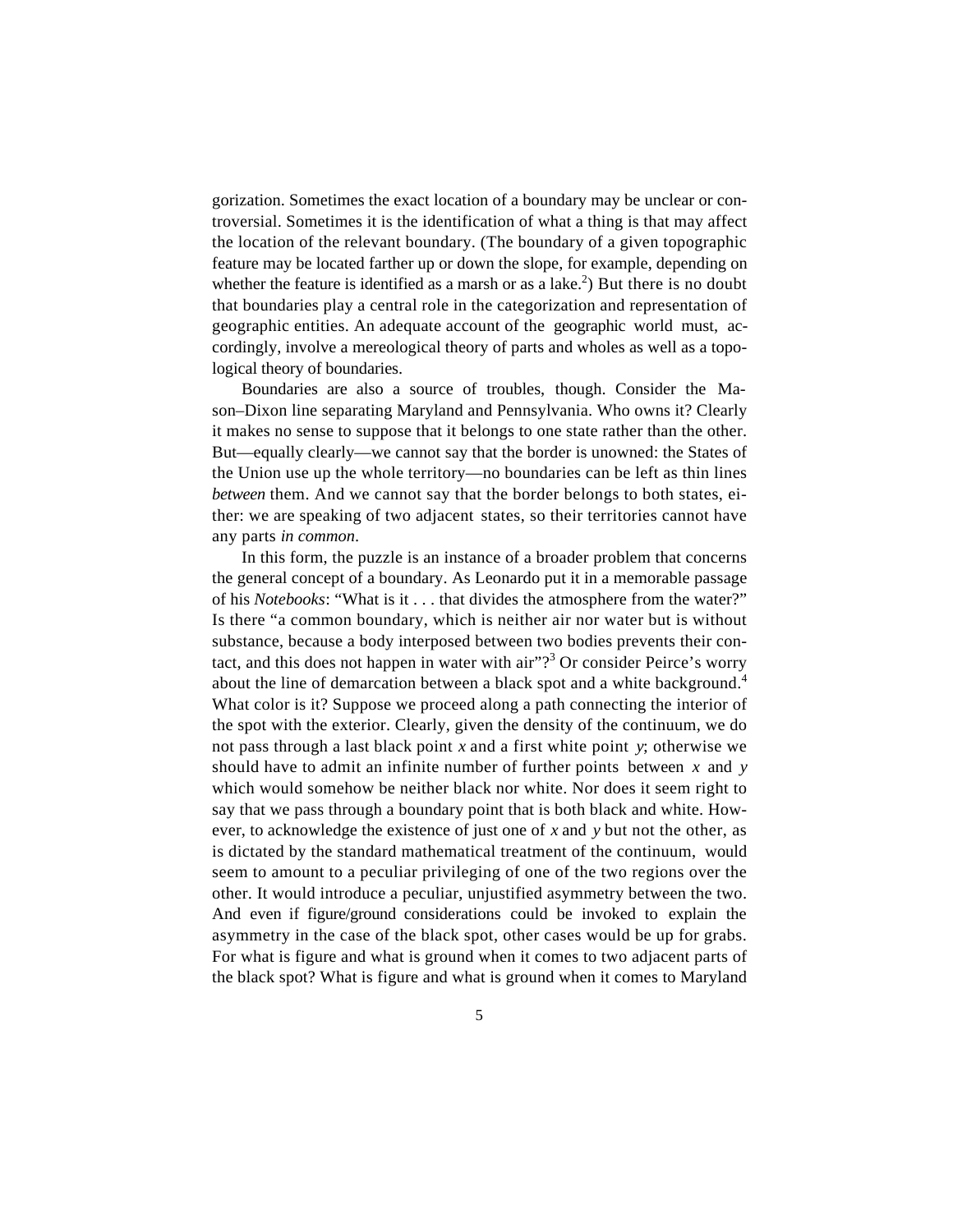and Pennsylvania? What happens when we pass the Mason–Dixon line? (This is a problem for the geographer as well as for the cartographer, though of course a physical *map* of the United States does not suffer from the problem in view of the digital character of the display. But normally we don't think of maps as finitary objects in this sense, as we don't normally worry about whether different tokens of the same map type must contain the same number of colored dots.)

It is difficult to deal with questions such as these, and this difficulty has served to stigmatize any realist attitude towards boundaries. We should do without boundaries—it is argued—and regard talk of boundaries as a mere *façon de parler* about other things (for example, about infinite series of nested extended regions).<sup>5</sup> Whether this line of reasoning is correct is a general question that we need not consider here. But we can consider the fact that geographers (and politicians, and perhaps people generally) do not take geographic boundaries to be abstract entities at all. People fight wars over such boundaries. They give their lives to defend the borders of their territories or to change them or to get rid of them. Geo-political boundaries are the spatial records of very complex patterns of interaction between neighboring communities, whether they mark the hostility between those communities or the secure relationships that they entertain. Even in times of peace there are entire industries (of real estate law, cadastral registration, land surveying) as well as a host of administrative offices (of passport control, customs and immigration check, etc.) which are devoted to the maintenance of such borders. As Thomas Wilson and Hastings Donnan have put it, national borders are "the political membranes through which people, goods, wealth and information must pass in order to be deemed acceptable or unacceptable by the state".<sup>6</sup> It is hard to regard all of this as being just about some *facon de parler*. And to the extent that geographic borders are taken seriously, the philosophical conundrums associated with the concept of a boundary must be taken seriously also. (Again, there is a granularity issue lurking in the background of such worries. We are thinking of boundaries as having zero thickness although most actual borders are locally twodimensional, as with the no man's land that used to surround West Berlin. But this is irrelevant insofar as such borders are normally schematized by geographers either as lines or as bounded stripes—modulo the vagueness issues mentioned below.)

Not much politics can be settled by a philosophical explanation of the boundary concept—this is true. *A priori* accounts are likely to founder under the pressure of empirical evidence. Yet further questions can hardly be ad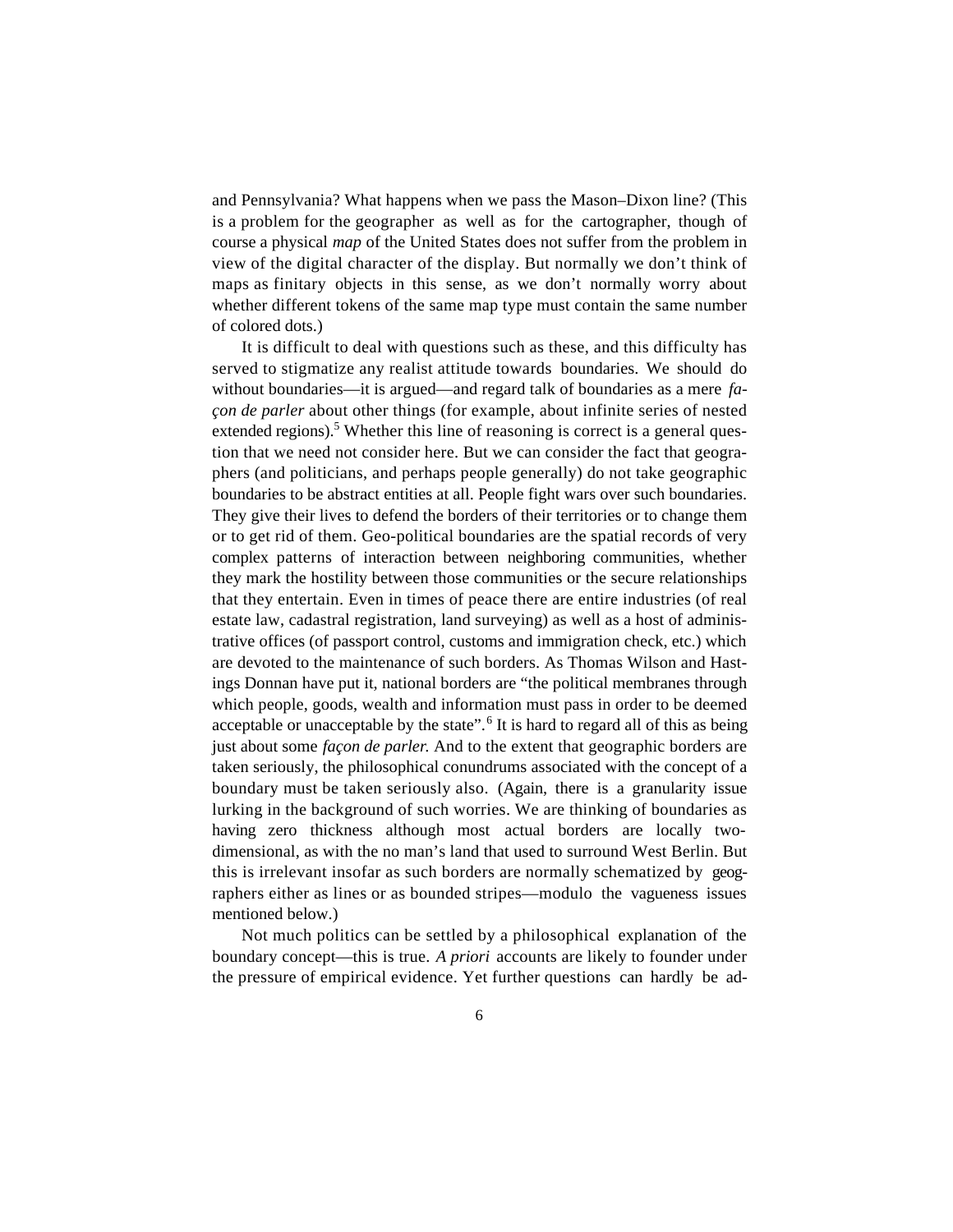dressed without some understanding of the peculiarities associated with the concept of a geographic boundary. For certainly it is not the ordinary topological notion of a boundary that can do the job in all cases. For example, standard mathematical topology construes all boundaries as symmetric, in the sense that the boundary of a given entity is also a boundary of that entity's complement. But are all geographic boundaries symmetric in this sense? Often they are, because often a boundary is the result of negotiation and mutual agreement (a process that may take centuries, as in the case of the French-Spanish boundary in the Cerdanya<sup>7</sup>). But not all geographic boundaries are so balanced and in certain circumstances it might be more appropriate to speak of asymmetric or "oriented" boundaries—borders that bound a territory in one direction only, because only one of the geographic entities separated by the border recognizes the border itself. This was the case, for example, at the old border between the German Democratic and Federal Republics. And it is the case at any border whose recognition would amount to a legitimization of unaccepted military or political decision, as with the Line of Control in Kashmir (which India does not recognize) or with the Durand Line that marked the boundary between Afghanistan and Pakistan (which the Afghan government never fully accepted). In cases such as these, the standard topological picture is inadequate and a significantly different sort of topology—one that dispenses with the symmetry requirement—seems in order.

Besides, it is precisely the assumption that all boundaries must be treated in ordinary topological terms that gives rise to the conundrums associated with the Mason–Dixon line. As mentioned above, and as Smith argues in his paper, it would seem that geographers must instead distinguish at least two sorts of boundary. On the one hand, there are entities like Australia, the island of Malta, or Lake Ontario—entities whose boundaries correspond to some *bona fide* qualitative discontinuities (shorelines, water courses, etc.) in the underlying territory. On the other hand, we have Maryland and Pennsylvania, Saskatchewan, or the North Sea, whose boundaries are at least in part the result of human *fiat* and do not reflect any pre-existing physical differentiations. Boundaries of many other geographic entities, such as wetlands or areas of a given soil type, are also partly of the fiat sort, although they may be induced by cognitive or cultural processes (or scientific stipulation) rather than by legal or political processes. The articulation of these two notions of a boundary—Smith argues—is crucial to our understanding of the world of geography (if not to our understanding of the world of extended entities *tout court*). For example, it is precisely in relation to the fiat objects in our local geographic en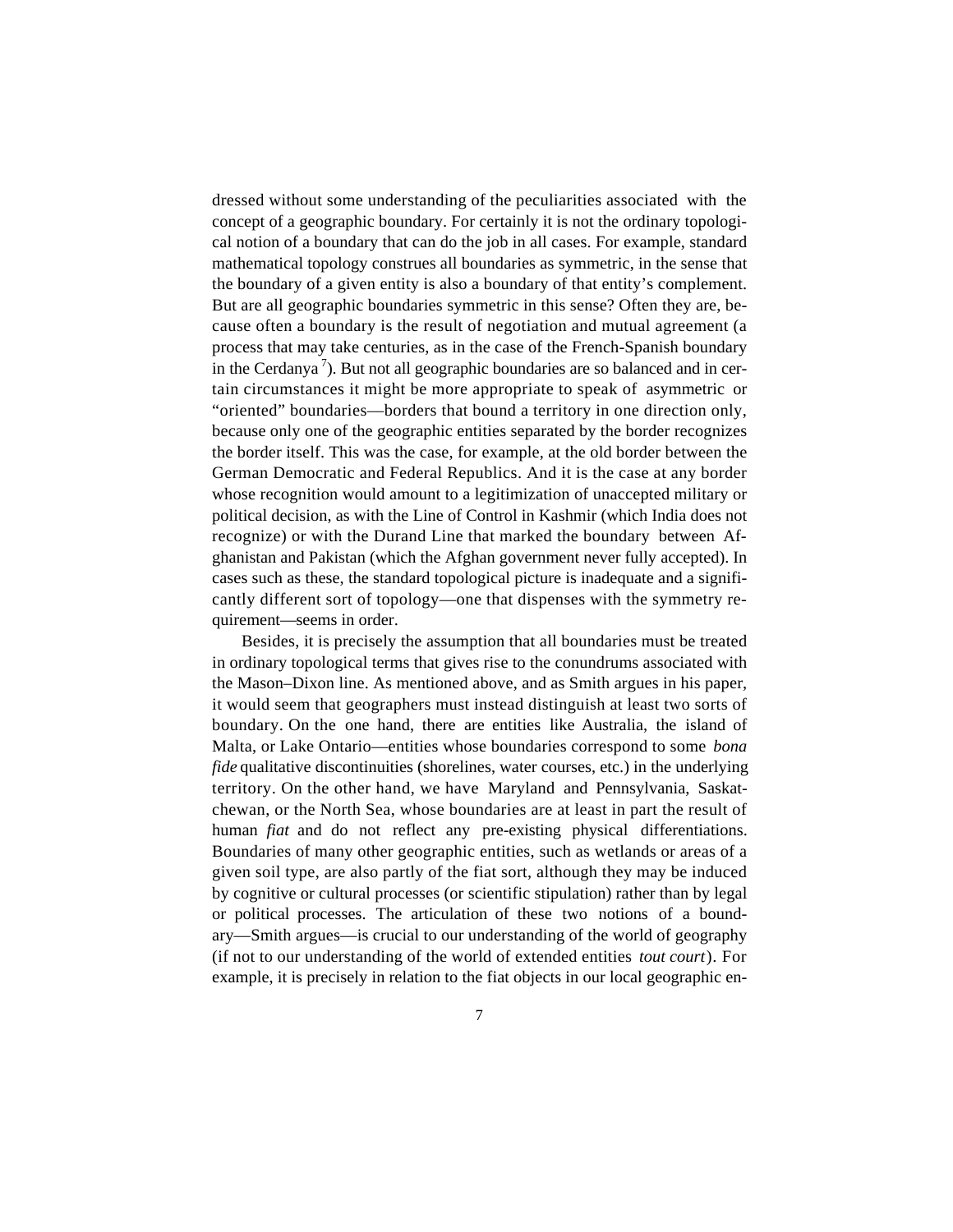vironment—e.g., in relation to parcels of real estate—that one indispensable role of the surveyor in our society is to be understood. Were it the case that only easily recognizable topographical features of the local environment were of significance in our lives, the role of the surveyor would be confined to the mapping of large-scale features of the terrain, features inaccessible to unaided perception but which are of importance for navigation, route-planning, and the like. Now, fiat boundaries may in the course of time come to involve physical components, such as barriers, walls, barbed-wire fences, or electronic devices. And sometimes bona fide boundaries may themselves be replaced by boundaries of the fiat sort, as when a bridge is built connecting two sides of a river, or when the course of a river is filled or otherwise deviated. (Kingsbridge lies on the north side of the Harlem River, but it is part of the Burrough of Manhattan because it lies south of the *original* course of the Harlem River.<sup>8</sup>) Still, the fiatbona fide opposition is not a matter of degree. It is a strict categorial distinction. And once two types of boundaries are admitted, then again the question of their conceptual categorization arises. We may perhaps take the topology of bona fide boundaries to be standard topology, according to which genuine contact is only possible between two entities one of which is "open" in the contact area and the other "closed". (The island of Malta is, in this sense, a closed entity that is in contact with its open environment.) But fiat boundaries seem to call for a different sort of topology. Should the relevant notion of fiat contact allow for the possibility of spatial coincidence? Should the Mason–Dixon line be construed as consisting of *two* parts, two distinct but coinciding fiat boundaries demarcating Maryland and Pennsylvania, respectively?

Finally, sometimes we have to deal with borders and other geographic boundaries that are conceptualized in terms of fuzzy zones rather than crisp lines. The Mason–Dixon line is perfectly precise: the question of whether something is in Maryland or in Pennsylvania is at least in principle (and leaving aside geological changes on the surface of the earth) determined. Even problematic borders such as those between France and Spain in the past, or between Eire and Northern Ireland today, are perfectly crisp in spite of the existence of significant ethnic ties across them. But what about the border between Israel and its Arab neighbors? What about the borders of the Caribbean, or the borders of the Australian Outback? What about the boundaries of deserts, valleys, forests, and mountains? These do not seem to be crisp but rather imprecise, illdefined, sparsly settled boundary-like regions.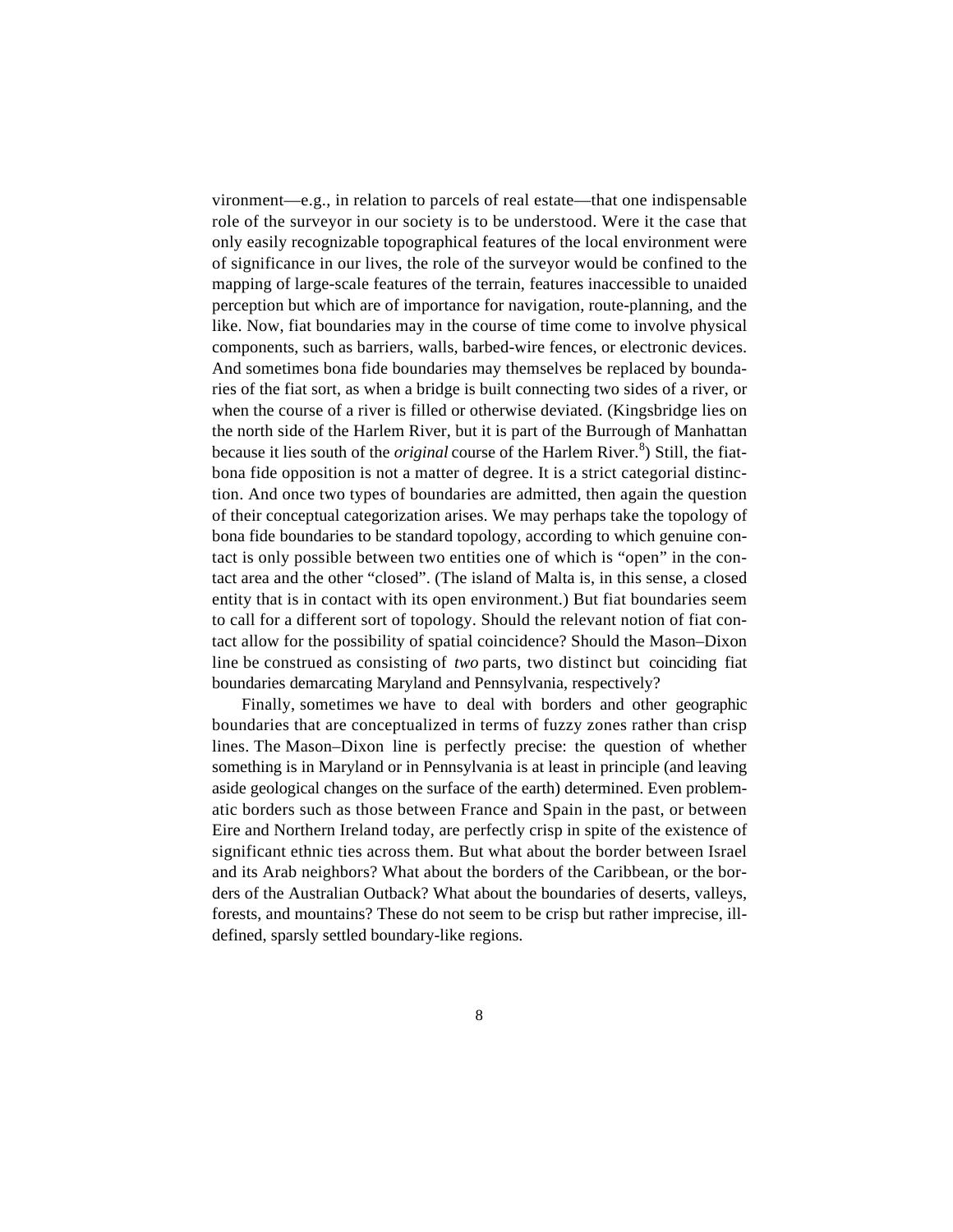#### **Ubiquitous Vagueness**

Let us consider this last issue a bit further. Vagueness is a pervasive phenomenon of human thought and language and, plainly, the world of geography is not exempted from its grasp. It makes no sense to ask for the *lowest mountain* on Earth, or for the *shortest river*, or for the *smallest city*. It makes no sense because such concepts as 'mountain', 'river', and 'village' do not have precise standards of application. For example, there is no precise lower bound to the height of a mountain, hence no criterion demarcating the lowest mountain from the tallest hill. As standard English dictionaries tell us, a mountain is just "a landmass that projects conspicuously above its surroundings and is higher than a hill", where a hill is "a natural elevation of land lower than a mountain".<sup>9</sup> Not much of an improvement on Sulkhan-Saba Orbeliani's definition of a mountain as "a high and cool place".<sup>10</sup>

One could, of course, resolve such vagueness by arbitrary stipulation. The British Geological Society sets the lower bound of a mountain at 2,000 feet. But that leaves many other features of 'mountain' unsettled. (A 2,000 high obelisk is not a mountain.) Alternatively, Quine once suggested a definition to the effect that a mountain is "any region of the earth's surface such that (a) the boundary is of uniform altitude, (b) the highest point, or one of them, is at an inclination of at least ten degrees above every boundary point and twenty degrees above some, and (c) the region is part of no other region fulfilling (a) and (b)."<sup>11</sup> This might work. But, again, it is a fact that no geographer has ever considered regimenting our language this way—not even the technical language of geography itself. So it is a fact that the language of geography is massively vague. (For another example, the geographer Tapani Sarjakoski has calculated that Finland has exactly 187,888 lakes, 179,584 islands, and 647 rivers.<sup>12</sup> A remarkable achievement. But the calculation depends on stipulative definitions that geographers themselves find problematic—e.g., on defining a lake as a body of water with a minimum area of 0.05 hectares. What of groups of ponds within a marsh, a marsh that may freeze over in the winter or dry in the summer? What of seasonal lakes resulting from snow melting? What of lakes that come and go as people build or demolish dams, reservoirs, barriers of various kinds for the purposes of artificial drainage?)

This sort of conceptual vagueness is a feature that geography shares with many other disciplines. Arguably, the conceptual apparatus of *every* discipline—including the physical sciences—is to some degree vague. But the vagueness of geography is more pervasive than just this. It does not only affect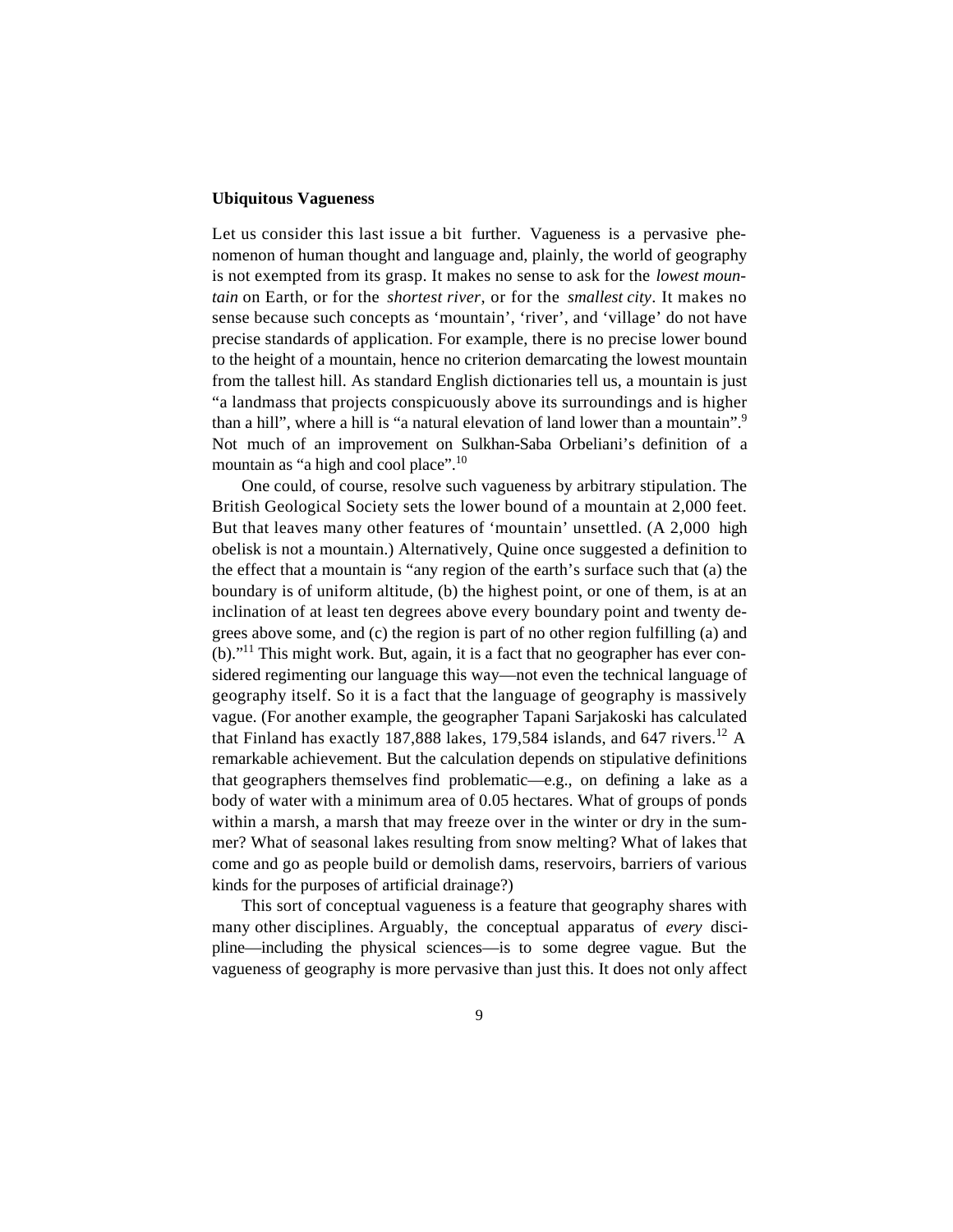the categorial apparatus with which geographers articulate the world; it also seems to affect the vast majority of the individual objects that geographers talk about. For what is it, exactly, that geographers talk about when they say that Everest is the tallest mountain on Earth, or that the Nile is the longest river, or Tokyo the largest city?

It is not just that there is some ambiguity in the terms at issue. It is obviously hard to compile an accurate comparative list of the world's most populous cities because of the variety of criteria that one can consider in order to identify the relevant urban agglomerations. Likewise, one might hesitate to call Everest the highest mountain insofar as there are different criteria for measuring the height of a mountain. But these are ambiguities that can easily be resolved. If we agree to include Yokohama and Kawasaki, then Tokyo is unquestionably the largest city in the world. Otherwise perhaps Seoul comes first, or perhaps Mexico City, or New York (provided Newark and Paterson are included). If we agree to measure mountain heights from sea level, then Everest is unquestionably the highest mountain on the planet (29,035 feet). But if we decided to measure heights from peak to base, then the trophy would go to the Hawaiian volcano Mauna Kea (33,480 feet, against Everest's modest 11,000); and if we looked at the distance from the peak to the center of the Earth, as some like to do, then the tallest mountain of all would be the Chimborazo volcano in the Andes (some 7,000 feet higher than Everest). These are minor ambiguities and can easily be eliminated by stipulation. The main, defiant difficulty is that once these ambiguities have been eliminated some deep, ineliminable vagueness remains. For just what is this mountain that measures 29,035 feet from sea level? What exactly is Mount Everest? Where does it begin and where does it end? And what about the boundaries of the other geographic entities that we have just mentioned and which are mentioned in our maps of the world?

As Bennett points out in his contribution, geographers have long been aware of the difficulties involved in such questions and much effort has been devoted (by surveyors and cartographers as well as by researchers in computerized geographic information science) to devising ways of keeping vagueness under control.<sup>13</sup> Some speak as though this sort of vagueness were truly ontological. To say that there are no definite boundaries demarcating Mount Everest (for example) would then amount to treating Everest as a fuzzy object. Some regions would definitely overlap Everest and others would definitely not overlap it, but the peripheral regions would have an indefinite status: there would be no fact of the matter about whether or not they overlap the mountain. The same would apply to all other mountains as well as to other sorts of geographic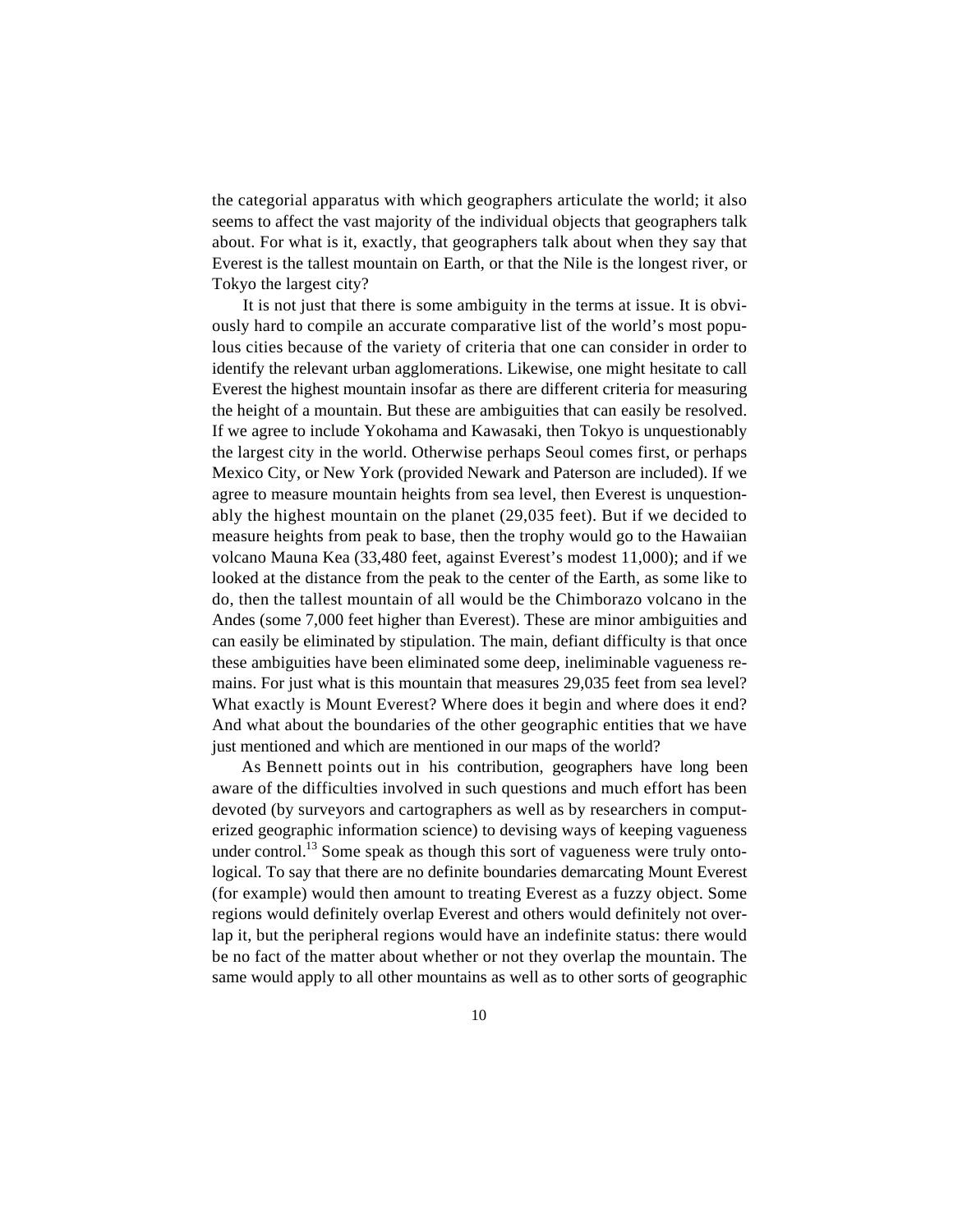entities such as cities, forests, rivers, neighborhoods, and so on. These would all be genuinely vague denizens of reality. Like the figures of a Seurat painting, they would lack definite boundaries. Their boundaries would literally fade away and the traditional topological distinction between interior and exterior would represent an unrealistic idealization.<sup>14</sup>

Other people would rather speak of the indeterminacy of geography as being semantic, not ontological. The vagueness would lie exclusively in the geographic nomenclature, and to say that a certain name designates an object with vague boundaries would be to say that the name vaguely designates an object, not that it designates a vague object.<sup>15</sup> Everest, for example, would have vague boundaries insofar as the referent of 'Everest' has been vaguely fixed (possibly because of the vagueness of the sortal concept *mountain*). But this would not imply that there is a genuinely scruffy object out there. There would be many mounds of soil that could conceivably be associated with the name 'Everest'—many ways of tracing the limits of a mountain-shaped region that would conform to how the name is actually used—but each one of them would be perfectly determinate. The term would be vague precisely because of this multitude of equally acceptable semantic options.

Whether we think of Everest as a vague object or of 'Everest' as a vague name, it is clear that the indeterminacy involved in cases such as this does not reduce to ambiguity. This indeterminacy bears the mark of vagueness because it gives rise to paradoxical arguments of the sorites variety, which are the quintessential symptom of vagueness: It is obvious that one foot away from the top we are still on Everest; and it seems natural so say that if we are still on Everest *n* feet away from the top, then we are on Everest  $n + 1$  feet away from the top. (One foot makes no difference.) Yet these two statements logically imply that we must be on Everest at any distance from the top—and this is absurd. Either we give up some basic logical principles or we find a way of rejecting one of the premises—presumably the second.<sup>16</sup> But notice: this is not something that we can do on epistemic grounds, as if our inclination to assent to the second premise of the sorites paradox were just a matter of our ignorance. The boundaries of Everest are not just unknown (or unknowable) to us. They are genuinely indeterminate. Not even God could walk down the slope of the mountain and utter, at some point: "Here ends Everest."

## **Drawing the Line**

Some might insist that these worries are wrong-headed. The geographer David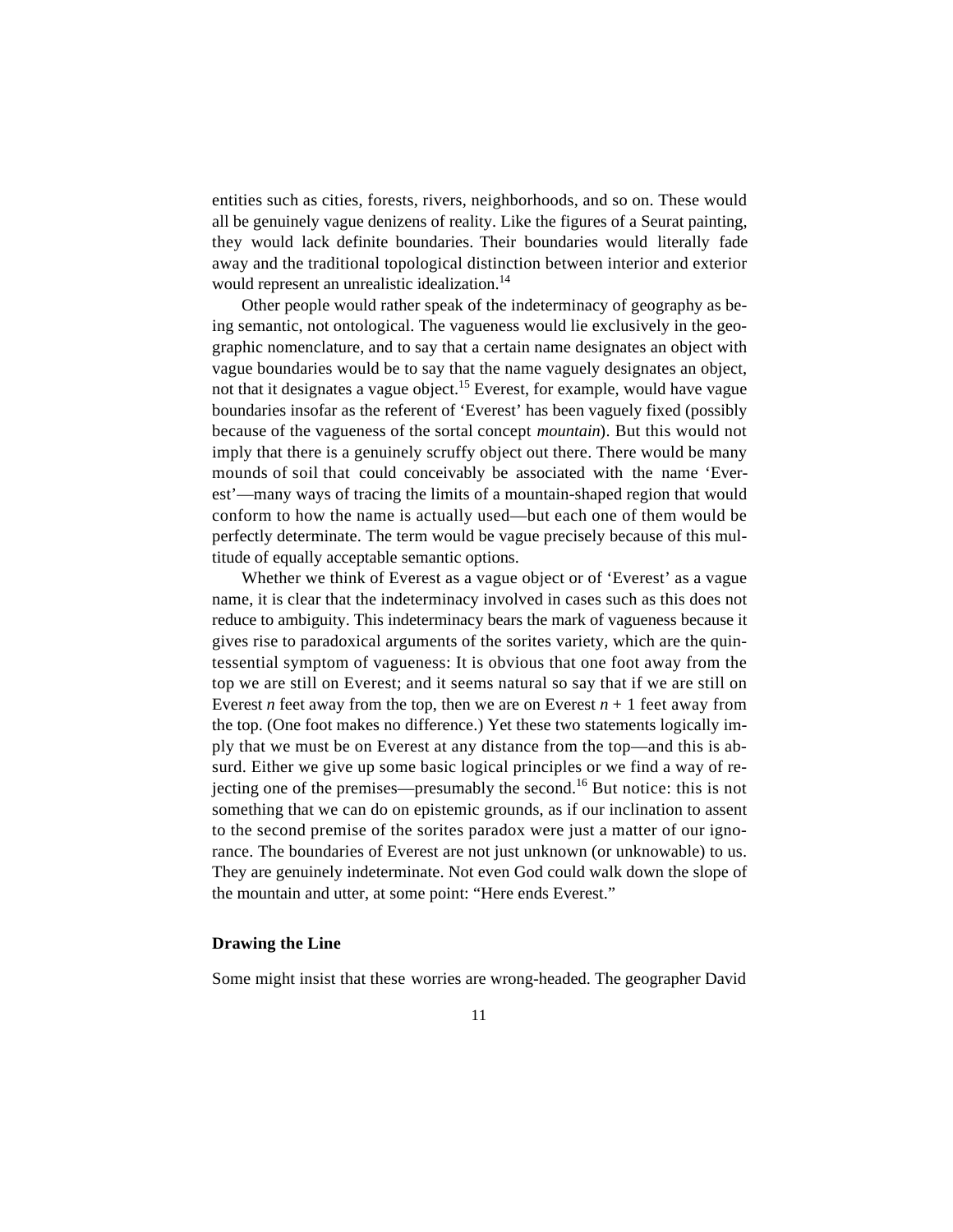Mark, for example, stresses the fact that "people can and do refer to particular mountains without ever thinking about whether the mountain has a boundary, never mind considering that the boundary is at some place."<sup>17</sup> We normally know how to use mountain names—and geographic terms at large— without being able to provide a precise explanation of the grounds for this competence, just as we may know what sound a violin makes without being able to explain it. This can hardly be questioned. Still, there is a philosophically interesting question here. For just what model can we offer of this sort of competence—of our ability to live with vagueness in cases such as these? Why, for example, do we all agree that Mount Everest is in Asia and that it is not in Europe, though we may disagree or suspend judgment as to how far West it extends? And how do we avoid the slippery slope represented by the sorites paradox?

Again, if we put it this way then the problem arises in every domain—not just in geography. What are the boundaries of that cloud in the sky? Where exactly is the edge of this puddle? Where exactly did the French Revolution take place? There is indeed a significant analogy between cases such as these and the sort of vagueness that manifests itself in the geographic world. But perhaps the analogy comes precisely from the fact that vagueness appears to be a matter of vague *boundaries*, and as we have just seen the world of geography is a world where boundaries matter a lot. (We do, after all, speak of *atlases* of surgical anatomy, *maps* of the brain, etc.)

The categorial distinction between fiat and bona fide boundaries seems to play a crucial role in this respect. Bona fide boundaries, one could argue, are always crisp, at least to the extent that they reflect some genuine discontinuity in the underlying physical territory. By contrast, fiat boundaries need not be crisp. Sometimes they are, as is the case with the borders of such geopolitical entities as nations, states, counties, and postal districts, as also with the borders of land parcels registered in a cadaster. But often the process leading to the drawing of a fiat boundary is not precise—as in the case of the Caribbean or of Downtown Manhattan. In such cases the question of whether something is on this side or on that side of the border may be indeterminate. This is also true of those geopolitical entities whose borders are delimited with painful difficulty, by wrestling and fighting rather than by sharpening the pencils in the hands of the geographers.<sup>18</sup> (Even where the resulting boundary is sharp, political geographers and anthropologists often speak of a vague 'frontier', understood as a broad area of *bon voisinage*.) And the same is true of many geophysical entities as well, such as deserts and rivers and bays and mountains, to which ordinary people and geographers alike refer in their daily practices. When the name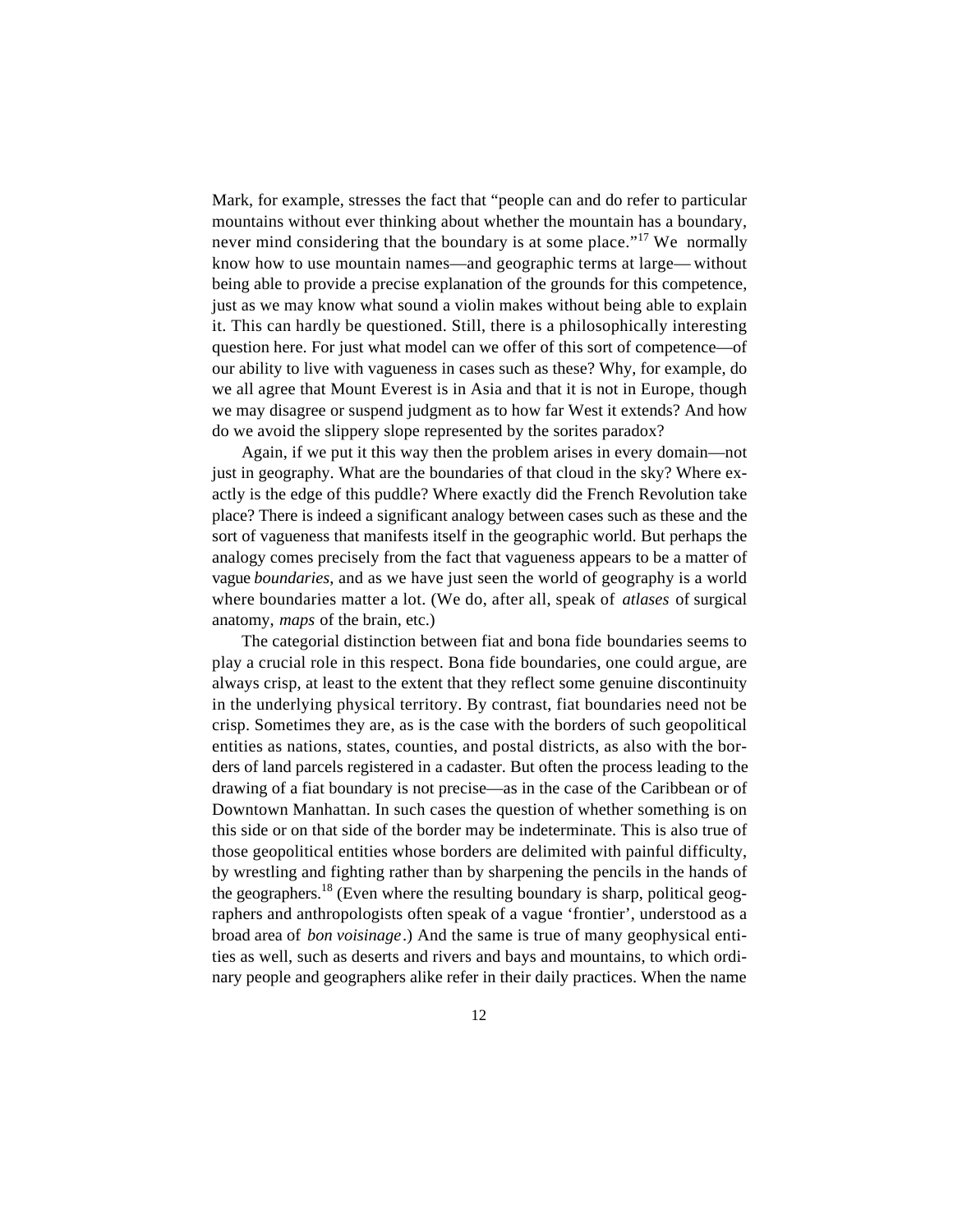'Everest' was introduced, a referent was carved out in such a way that part of its boundary (the surface that separates its interior from the atmosphere) was of the bona fide sort; it existed independently of our conceptualizing activity. But part of the boundary (that part which should demarcate the foothills of Everest) was of the fiat sort. It did not correspond to any natural discontinuity and the members of the Indian Geodetic Office who introduced the name—or the geographers who followed—did not bother to make themselves precise.

To be sure, even bona fide boundaries may involve vagueness of some sort, but only insofar as sometimes it is just not clear *what* the relevant bona fide boundary is. Consider the question "Just where, and how long, is the coastline of Britain?" familiar from discussion of fractals.<sup>19</sup> Or consider the fact that in some cases the bona fide discontinuity represented by a river (say) is no more than a *constraint* on the definition of the official geographic boundary. This is often identified with an invisible, fiat line that goes somewhere through the "middle" of the river, or it may be identified with one of the two shore lines, as with the Vermont–New Hampshire boundary (which is identified with the Vermont bank of the Connecticut River). Cases such as these may in fact have practical consequences. Allen Hazen informs me that the railroad company that built the line up the Connecticut Valley (a line now used by Amtrak's overnight New York–Montreal train) built it basically on the Vermont side of the river, but in a few places crossed minor indentations in the bank on causeways. "This was deemed to take them into New Hampshire—Hazen continues—so the company had to have a New Hampshire charter: a cruder approximation to the actual curve (approximating it with a series of tangents a few hundred feet in length, say) might have avoided this."<sup>20</sup> These are interesting cases, and the world of geography is full of them. But it seems reasonable to say that the vagueness that they exhibit is not a feature of the relevant bona fide boundaries. Rather, it is the identification and exploitation of those boundaries on the parts of the geographers and politicians that appears to suffer from carelessness and lack of precision.

One interesting question, then, is whether the distinction between fiat and bona fide boundaries can be used directly to support a distinction between semantic and ontic vagueness. One could argue that all vagueness is semantic (or cognitive at large) precisely insofar as it pertains exclusively to the realm of fiat articulations.<sup>21</sup> As Smith emphasizes, however, the fiat-bona fide dichotomy can be drawn not merely in relation to boundaries but in relation to objects also. Australia is a bona fide geographic entity but Saskatchewan, the states of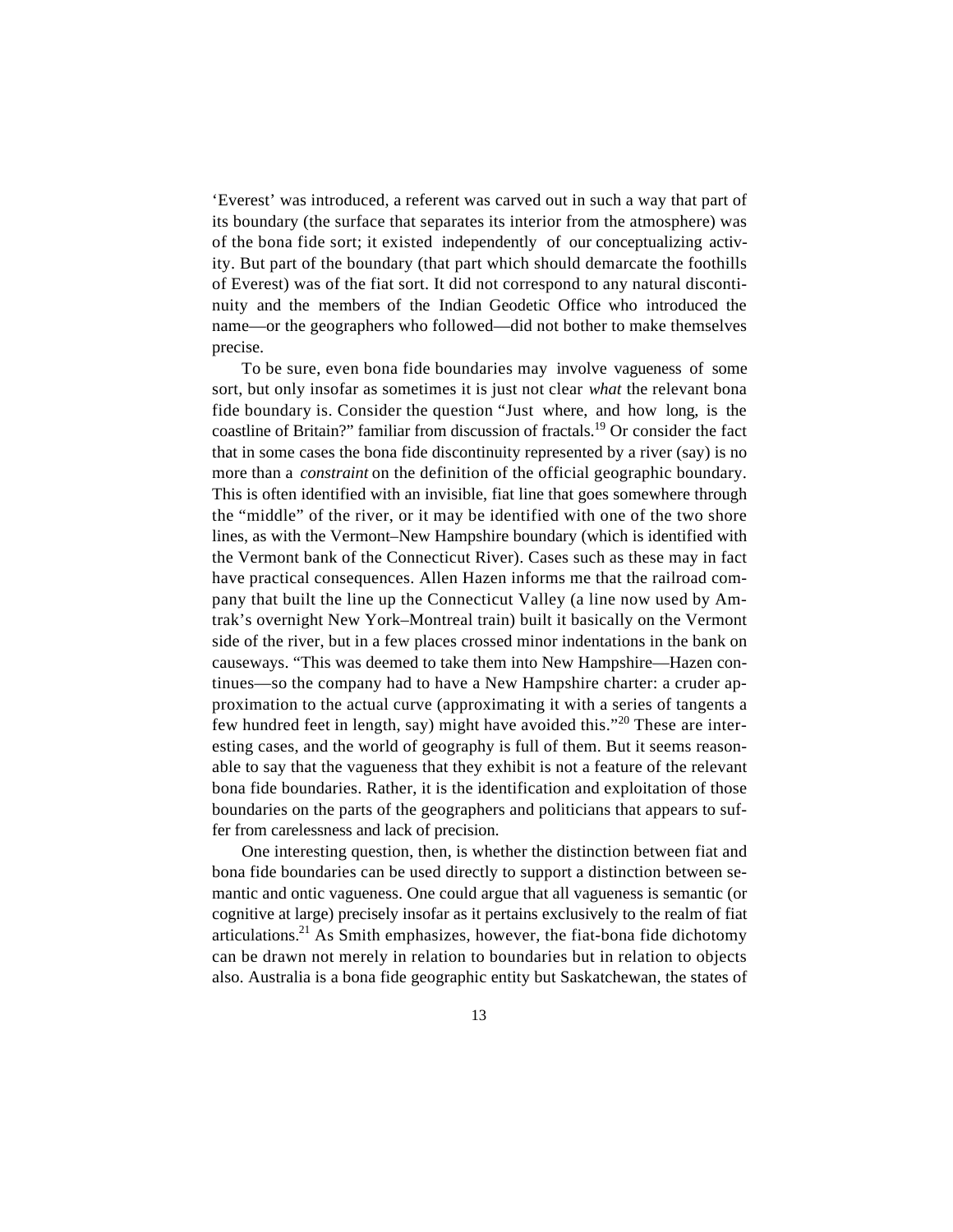the Ordinance, or the North Sea are fiat entities. And yet their fiat nature does not deprive them of the objectivity which geographers attribute to them. Fiat entities, one could argue, are just as real as bona fide entities. Hence, to say that vagueness pertains to the realm of fiat articulations would be to say that it affects *entities of a kind*. In other words, if the distinction between fiat and bona fide entities has ontological force, then so does the corresponding phenomenon of vagueness—or so one could argue. Besides, perhaps fiat boundaries are much more pervasive than our examples suggest. Perhaps they are *always* at work in articulating the objects with which geographers have to deal. If we think of a physical body as an intricate system of tiny, microscopic particles, then even the physical boundary of Everest—that which separates it from the atmosphere—involves some degree of arbitrariness. The same may be true for all sorts of seemingly bona fide boundaries, including the boundaries of islands, lakes, and planets. (Bennett suggests something along these lines in connection with the boundaries of forests.) To the extent that such entities can be said to have vague boundaries, their boundaries must indeed be of the fiat sort. But to the extent that these are entities at all, their vagueness would seem to be of the ontological sort after all.

#### **Border Identities**

Geographic boundaries are not static. They change all the time. And as boundaries change, so do the geographic entities that they bound. Just as Libya and Egypt have seen their borders being drawn and drawn again on the drifting sands of the Sahara desert, political cartographers have been quite busy recently, drawing and erasing and re-drawing their maps of the world. As Czechoslovakia split and Yugoslavia fragmented, Germany united. As the Soviet Union abolished itself, the European Union became a political reality. As Eritrea became independent, Hong Kong was incorporated into China. And how long will the incorporation of Taiwan be delayed? How long will the two Koreas continue to be divided by a latitudinal line? How long will Quebec continue to be part of Canada?

Politics is restless and geography follows the flux. And sometimes geography itself becomes a tool of political identity, as when the colonial powers relied on cartography to subdivide the "heaten lands": the drawing of a few lines of ink was all it took to legitimize (and simplify) their territorial conquest in spite of any existing social and political structures. Jefferson's creation of the Northwest Ordinance was not different. That maps drawn up by diplomats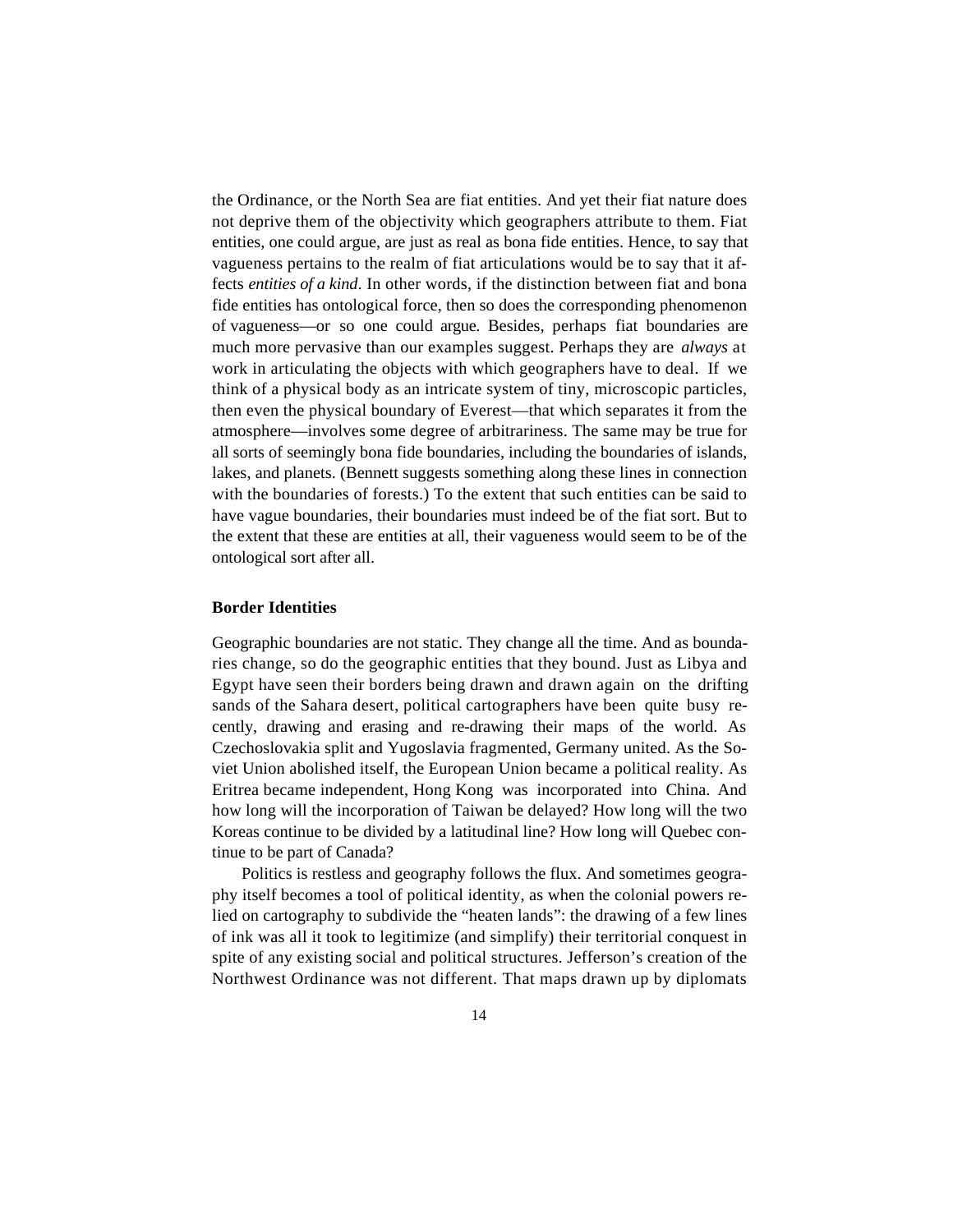and generals turn into a political reality is an important and recurrent fact—a fact which, as Mark Monmonier pointed out, lends an unintended irony to the aphorism that the pen is mightier than the sward.<sup>22</sup>

Even when the relevant boundaries are of the bona fide sort, changes may occur which must be dealt with by politics and geography alike. The Rio Grande meanders from time to time, stranding bits of American or Mexican land on the wrong side (and making it necessary to have periodic treaties adjusting the official boundary). All of this is serious business and philosophers can hardly hope to say a word. Yet underlying this serious business of life the philosophical issues are deep indeed. For what is at stake is our understanding of the identity and persistence conditions of geographic entities broadly understood. Presumably the case of natural geographic objects such as rivers and mountains is akin to that of other macroscopic physical entities such as stones and trees and people and heaps of sand. But what about nations, cities, realestate subdivisions—what about all those geographic entities that are closely associated with some form of systematically organized human activity? How are their identity and persistence conditions to be understood?<sup>23</sup>

Arguably, the answer to this question involves a complicated intertwining of anthropological and political considerations. These, in turn, involve a variety of complex factors relating to the way the actions and intentions of individual people interact and harmonize (and to the way those geographic entities depend for their existence on the beliefs and customs of the people who inhabit them, as Thomasson emphasizes in her paper). The often-quoted words of Rupert Emerson, for example, stress the subjective dimension of a nation as "a body of people who feel that they are a nation"<sup>24</sup> (or a body of people who "consider themselves to form a nation, or behave as if they formed one", as Hugh Seton-Watson put it  $^{25}$ ). This is not too different from the claim that the identity and persistence conditions of a living organism—a person, for example—involve various sorts of considerations relating to biological and psychological factors in addition to mere spatio-temporal continuity. But as with living organisms, spatio-temporal continuity is itself a source of puzzles when it comes to the entities of geography.

Consider Canada and its politically recalcitrant component, the province of Quebec. Let 'Canad\*' designate the portion of Canada that does not include Quebec (i,.e., that portion that comprises all other Canadian provinces). Today Canad\* is a proper part of Canada. But suppose tomorrow Quebec becomes independent. Shall we say then that Canad\* becomes identical with Canada? Shall we say instead that Canad\* and Canada remain distinct even though they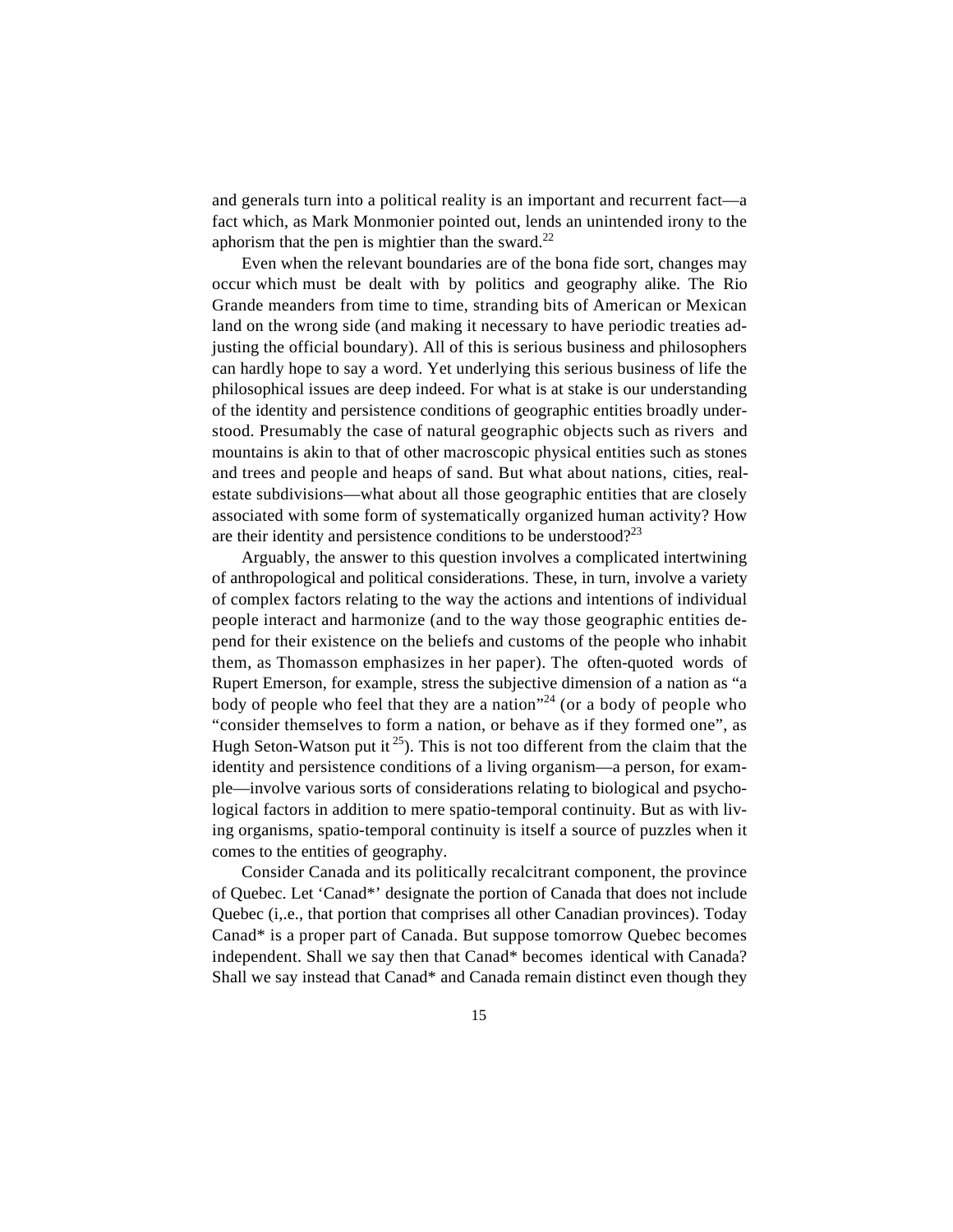end up occupying the same region of space? Shall we say that Canada does not survive at all the loss of Quebec, though the *name* 'Canada' is inherited by Canad\* (rather than by Quebec) in virtue of its significant similarity with the original nation?

The puzzle is indeed similar to a familiar conundrum often discussed in connection with the persistence conditions of living organisms—as when Tibbles the cat has her tail cut off in an accident. Does the cat survive the event? Does it become identical to one of its proper parts? Does it become spatially coincident with a proper part?<sup>26</sup> But note the complication. In the case of Tibbles, the relevant event is one that involves genuine physical change. The tail is physically separated from the rest of the body, and this affects both the cat as a whole (which is said to have lost one of its parts) and the proper part of the cat which becomes coincident with the whole (which has not lost parts but has gained a boundary—a new piece of bona fide boundary replacing the old fiat, vague boundary which separated it from the tail). It is the occurrence of this physical change that gives rise to the puzzle and that must be accounted for by an adequate philosophical solution. In the (hypothetical) case of Canada's loss of Quebec, by contrast, there is no physical change at all. The geometry of the situation is completely unaffected by the political separation, as Quebec is of course not physically removed from the neighboring provinces. No bona fide boundary is created which takes over a pre-existing fiat boundary. But neither is this a mere case of Cambridge change that results in substantial change—for fiat topological relations are not merely Cambridge relations. The separation occurs entirely in the realm of fiat articulations, but it is a genuine separation nonetheless.

Once again, this is a sign of the double-barreled nature of geographic entities, which are intimately connected to the space that they occupy and yet also deeply infected by the activity of human conceptualization. In the world of political geography the 'what' and the 'where' are intimately related and yet the identity and persistence conditions of certain geographic entities—a nation, a province, a neighborhood—do not supervene entirely on the identity and persistence conditions of the regions that they occupy. A much more complicated story is in order.

## **Geometric Biases**

Consider also the fact that sometimes our intuitions—and the intuitions of the politicians who deal directly with these matters—seem to be driven by a num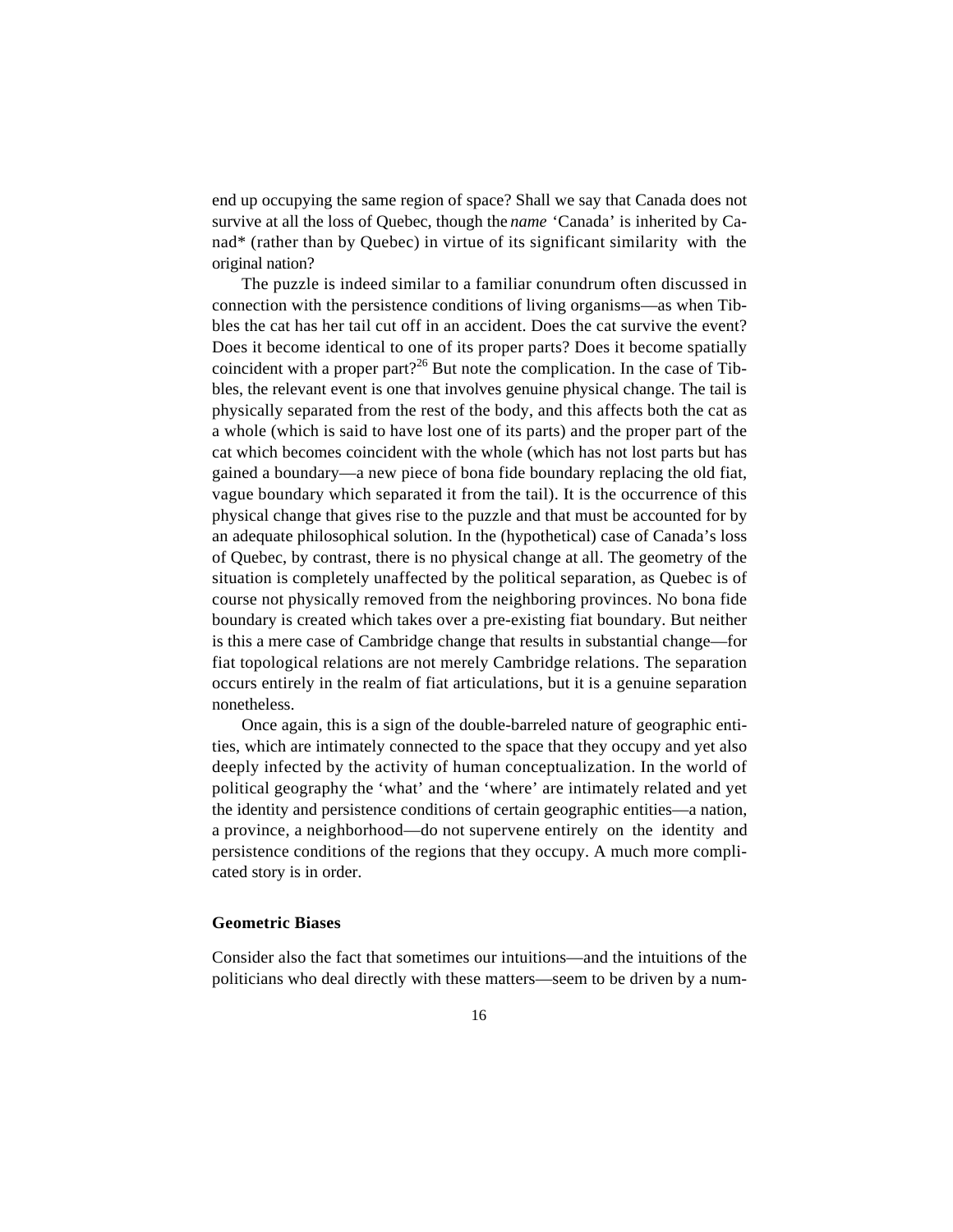ber of geometric biases that call for a systematic account. If Quebec were an island, disconnected from the main body of Canada, the separation would presumably be easier. By contrast, if Quebec were right in the middle of Canada, completely surrounded by the other provinces, the separation would be more difficult. Quebec would acquire independence, but at the cost of becoming politically secluded from the rest of the world; and Canad\* would find itself with a curious disk-shaped territory, characterized by an exterior boundary and by an interior one. (There are some such territories, but they are rare. There is even a territory with two holes—Italy—though presumably the relative size of the enclaves is a factor to be considered.) Likewise, if Quebec were a strip of land separating Western from Eastern Canada, the separation of Quebec would effectively correspond to a geometric partition of the territory, which in turn might lead to a political splitting of Canad\* into two independent countries. (It's hard to stick together when one has to go through customs twice in order to deliver national goods.)

And these are just some examples. Another dominant intuition seems to be that the drawing of geographic boundaries must result in a sort of complete *tiling* of the world, whereby geographic objects are assigned corresponding regions of space so as to cover the globe in a neat, topologically regular way. We may actually distinguish three allied intuitions here, to the effect that (i) every officially recognized geographic entity must have a spatial location; (ii) every spatial location must be assigned to a corresponding geographic entity (there should not be patches of no man's land); and (iii) no two geographic entities of the same type can have the same location—not even overlapping locations. These conditions are well represented in ordinary maps by the coloring conventions: every region of the map has a unique color and every color is the color of a unique region. For example, all three conditions are satisfied by the "natural tiling" induced by the division of the earth's surface into land (green) and water (blue). They are satisfied, also, by the tiling induced by the political division of the earth's surface into nations (including quasi-nations such as Antarctica), national waters, and international waters. And they are satisfied by the divisions of a state's territory into provinces, into postal districts, into voting precincts, and so on. But what is the force of these conditions, and how do they affect our assessment of the geopolitical issues discussed above? Dropping (i), for example, would license non-spatial geographic entities such as the Sovereign Military Hospitaler Order of St. John, or perhaps Poland during the Era of Partition. Do we want to allow for this possibility? Or do we want to save condition (i) by providing every problematic entity with some more or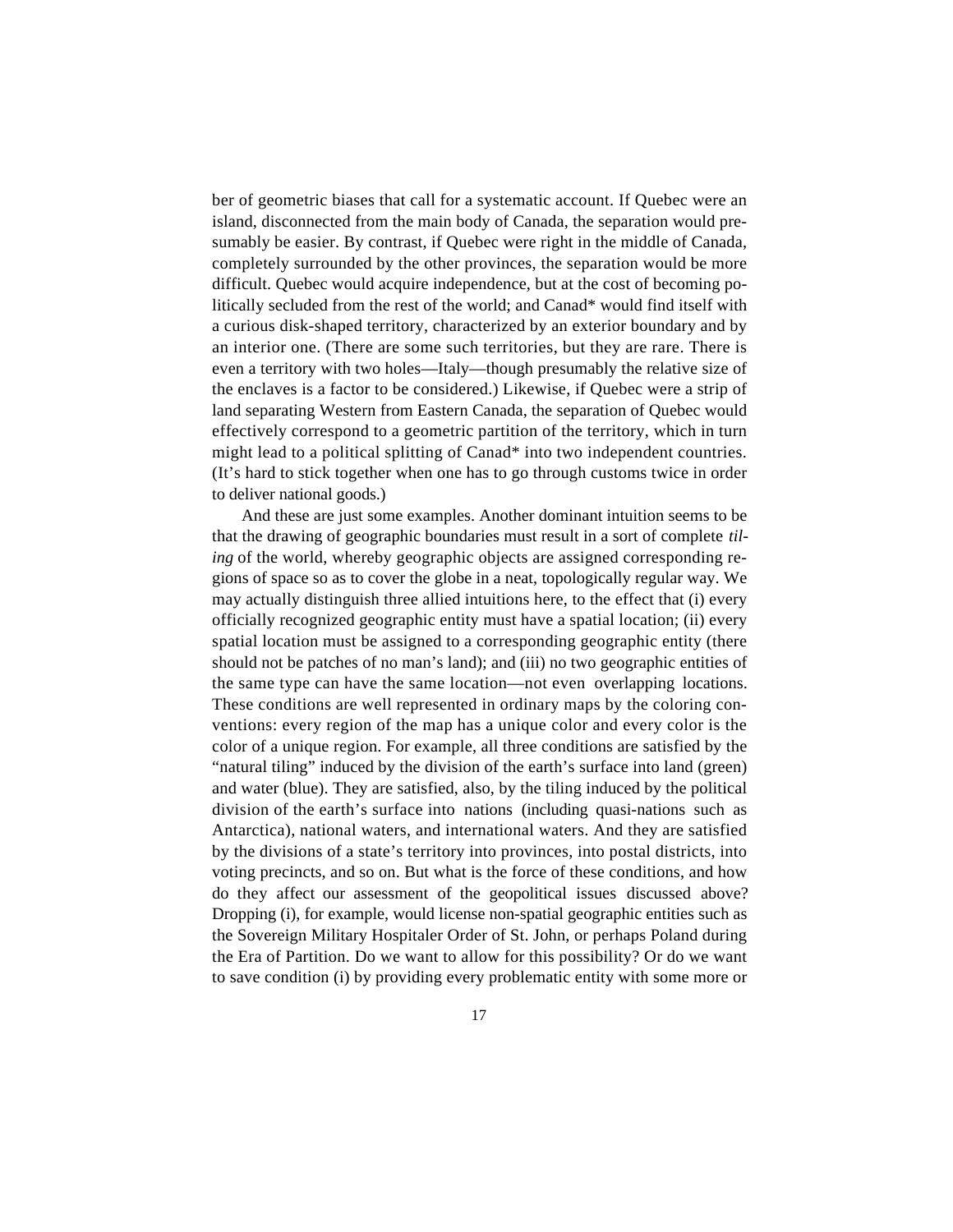less arbitrarily chosen location—e.g., by locating Poland during the Era of Partition in the British headquarters of the Government in Exile?

Topological uniformity is another condition that seems to play a significant role in our intuitive understanding of what counts as a "natural" geographic entity. As Casati argues in his contribution, geographic cognition appears to be biased towards what he terms the *island paradigm*, according to which the prototypical geopolitical unit is naturally bounded and maximally self-connected—an island. Perhaps this is true of all entities, including the objects of ordinary experience: few people find it natural to conceive of objects that are attached to other objects, or that consist of two or more spatially detached parts. (Psychologists confirm that the bias for maximal connectedness is strong in children, which carve out objects correspondingly.<sup>27</sup>) But why is this topological property so important? And why is it geographically important? Casati's conjecture is that the answer cannot be found exclusively in the mathematical aspects of this property. Maximal connectedness is not just a spatially meaningful notion. It is also *causally* significant, and the island metaphor suggests why. Islands are structurally simple, cohesive, unitary, easier to oversee and to protect from external aggressors. Scattered entities are weak, hard to govern, and prone to internal conflicts and to external pressure.<sup>28</sup>

A lot remains to be said about the philosophical challenges that lie hidden in the flat world of geographic maps. Geography is philosophically interesting because of its peculiar trade-off between empirical data and demands, on the one hand, and uncharted theoretical issues, on the other. But the purpose of this issue of *Topoi* is not to provide a comprehensive picture. Nor is it to serve as an introductory overview to the "Philosophy of Geography" as a whole. More modestly, or perhaps more ambitiously, the aim is to give a taste of this exciting area of research and of some directions along which it is likely to yield fruitful developments. I have briefly reviewed some examples here. Many more will be examined in the pages that follow.

# **Notes**

<sup>1</sup> The Society was founded in 1995 and publishes regularly the journal *Philosophy and Geography*.

 $2^{2}$  I borrow the example from Mark and Smith (1998), which provides a good overview of the peculiarities that characterize the interplay between *what* and *where* in geography.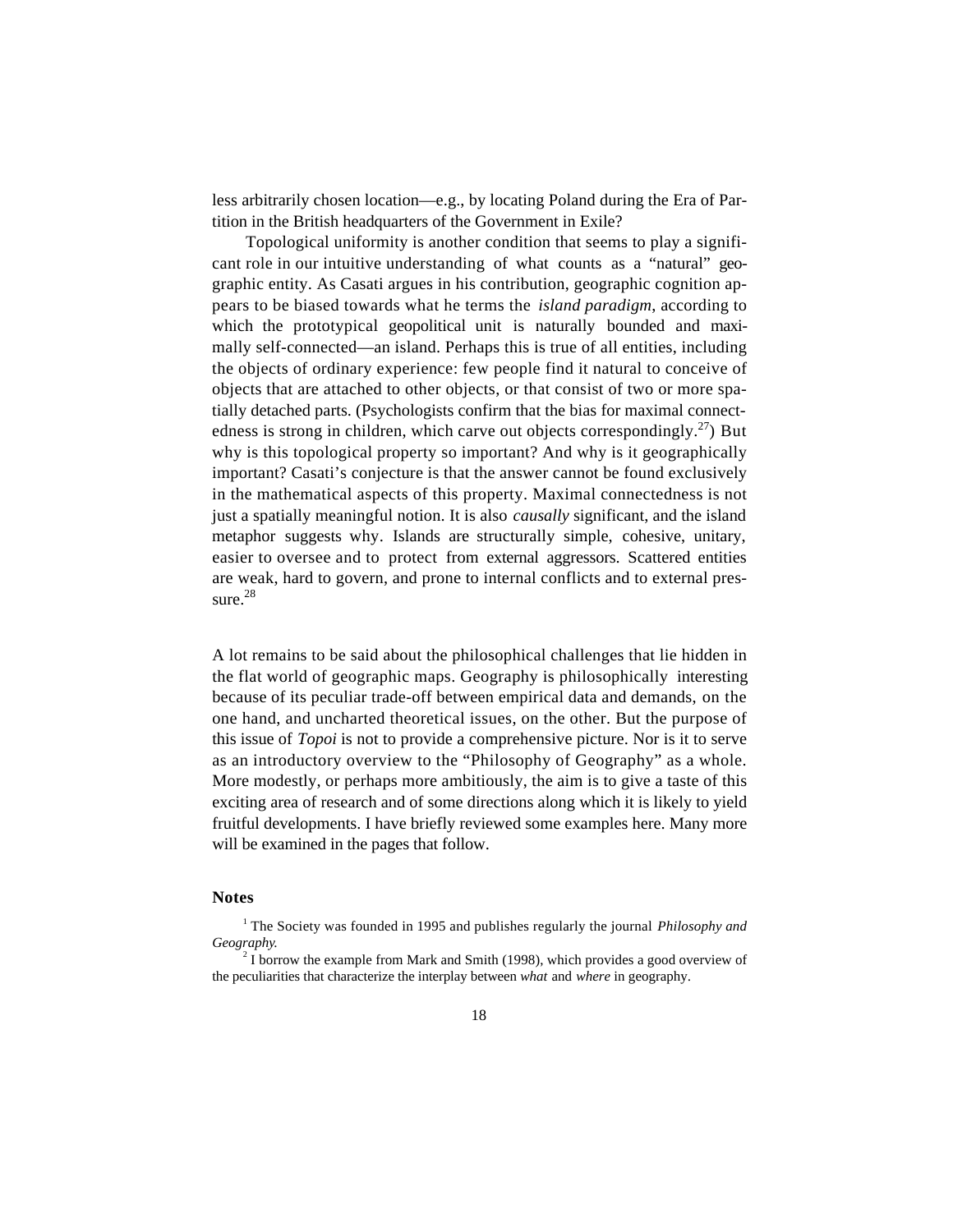<sup>3</sup> MacCurdy (1938), pp. 75–76.

4 Peirce (1893), p. 98.

<sup>5</sup> This view is rooted in the work of Whitehead (1929), Part IV ('The Theory of Extension'). For a survey of related positions I refer to Varzi (1997).

 $6$  Wilson and Donnan (1998), p. 9.

 $^7$  Sahlins (1989) provides a detailed reconstruction of this paradigmatic case, with extensive references to the historical and legal literature on boundary making.

 $8$  Thanks to Allen Hazen for bringing this case (and other cases mentioned below) to my attention.

9 These definitions are from the *Merriam-Webster's Collegiate Dictionary*. Some other typical definitions: 'A natural elevation of the earth's surface rising more or less abruptly from the surrounding level, and attaining an altitude which, relatively to adjacent elevations, is impressive or notable' (*Oxford English Dictionary*); 'A landform that rises prominently above its surroundings, generally exhibiting steep slopes, a relatively confined summit area, and considerable local relief. Mountains generally are understood to be larger than hills, but the term has no standardized geological meaning' (*Encyclopedia Britannica*); 'A natural elevation of the earth's surface having considerable mass, generally steep sides, and a height greater than that of a hill.' (*American Heritage E-Dictionary*).

 $10$  In his 1716 Dictionary of Georgian.

 $11$  Quine (1981), p. 33.

<sup>12</sup> Sarjakoski (1996).

<sup>13</sup> See, for instance, the papers collected in Burrough and Frank (1996).

<sup>14</sup> Among philosophers, this view has been put forward most explicitly by Tye (1990).

<sup>15</sup> Clear statements of this view may be found e.g. in Heller (1996) and McGee (1997).

<sup>16</sup> For a selection of relevant literature on vagueness and the sorites paradox, see Keefe and Smith (1997).

<sup>17</sup> In Mark (2001).

<sup>18</sup> There is a conspicuous literature on the legal mechanisms of sharp and symmetric boundary making. A classic reference is Jones (1945).

 $19$  See Mandelbrot (1967). Some philosophers take questions such as these, and the lack of a definite answer, to be a sign of ontological vagueness; see e.g. Copeland (1994).

<sup>20</sup> Personal communication.

 $21$  I have argued for this view in Varzi (2001).

<sup>22</sup> Monmonier (1991), p. 90. Compare Geyer and Green (1992) on the Gulf War.

 $23$  This sort of question has significant ramifications not only in geography and politics, but also in computerized geographic information science. Compare Langran (1992) and especially Eschenbach (2001).

<sup>24</sup> In Emerson (1960), p. 102.

 $25$  Seton-Watson (1977), p. 5.

 $26$  For a selection of recent relevant literature on these issues, see Rea (1997).

<sup>27</sup> See e.g. Shipley and Shepperson (1990) or Spelke (1994). Think also of the centrality of topological connection in certain cognitive accounts of "natural properties", as in Gärdenfors (2000).

<sup>28</sup> Compare also Smith (1997) on the relevance of "cognitive geometry" to the aetiology of war.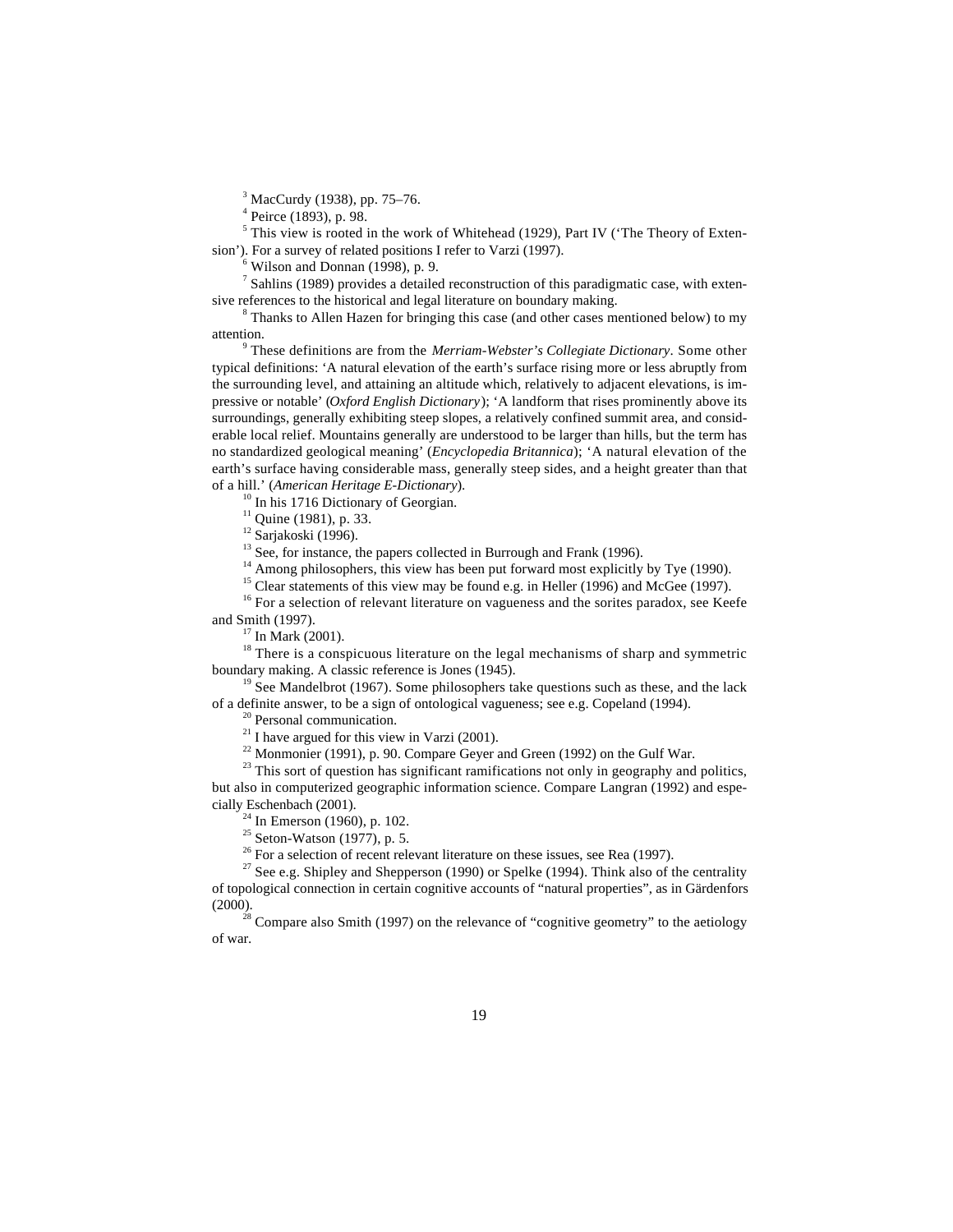#### **References**

- Burrough, P. A., and Frank, A. U., eds. (1996), *Geographic Objects with Indeterminate Boundaries*, London: Taylor & Francis.
- Copeland, B. J. (1994), 'On Vague Objects, Fuzzy Logic, and Fractal Boundaries', *Southern Journal of Philosophy* 33 (Suppl.): 83–96.
- Emerson, R. (1960), *From Empire to Nation: The Rise of Self-assertion of Asian and African Peoples*, Cambridge (MA): Harvard University Press.
- Eschenbach, C., (2001), 'On Changes and Diachronic Identity of Spatial Socio-Economic Units', in A. Frank, J. Raper, and J. P. Cheylan (eds.), *Life and Motion of Socio-Economic Units*, London: Taylor & Francis, pp. 63–77.
- Gärdenfors, P. (2000), *Conceptual Spaces. The Geometry of Thought*, Cambridge (MA): MIT Press.
- Geyer, A., and Green, B. G. (1992), *Lines in the Sand. Justice and the Gulf War*, Louisville (KY): Westminster/John Knox Press.
- Heller, M. (1996), 'Against Metaphysical Vagueness', *Philosophical Perspectives* 10: 177–185.
- Jones, S. B. (1945), *Boundary-Making: A Handbook for Statesmen, Treaty Editors, and Boundary Commissioners*, Washington: Carnegie Endowment for International Peace, Division of International Law.
- Keefe, R., and Smith, P., eds. (1997), *Vagueness: A Reader*, Cambridge (MA): MIT Press.
- Langran, G. (1992), *Time in Geographic Information Systems*, London: Taylor & Francis.
- MacCurdy, E., ed. (1938), *The Notebooks of Leonardo da Vinci*, London: Reynal and Hitchock.
- Mandelbrot, B. B. (1967), 'How Long Is the Coast of Britain? Statistical Self-similarity and Fractional Dimension', *Science* 156: 636–638.
- Mark, D. (2001), 'Do Mountains Exist? Ontology of Landforms and Topography', talk delivered at the *97th Annual Meeting of the Association of American Geographers*, New York, March 3, 2001.
- McGee, V. (1997), '"Kilimanjaro"', *Canadian Journal of Philosophy* 23 (Suppl.): 141–195.
- Monmonier, M. (1991), *How to Lie with Maps*, Chicago and London: University of Chicago Press.
- Orbeliani, S.-S. (1716), *Leksikoni kartuli* [A Bouquet of Words], reprinted Tbilisi: Merani, 1991-1993.
- Peirce, C. S. (1893) 'The Logic of Quantity', in *Collected Papers of Charles Sanders Peirce*, Vol. IV, ed. by C. Hartshorne and P. Weiss, Cambridge (MA): Harvard University Press, 1933.
- Quine, W. V. O. (1981), *Theories and Things*, Cambridge (MA): Belknap Press.
- Rea M. (1997), *Material Constitution: A Reader*, Lanham (MD): Rowman and Littlefield.